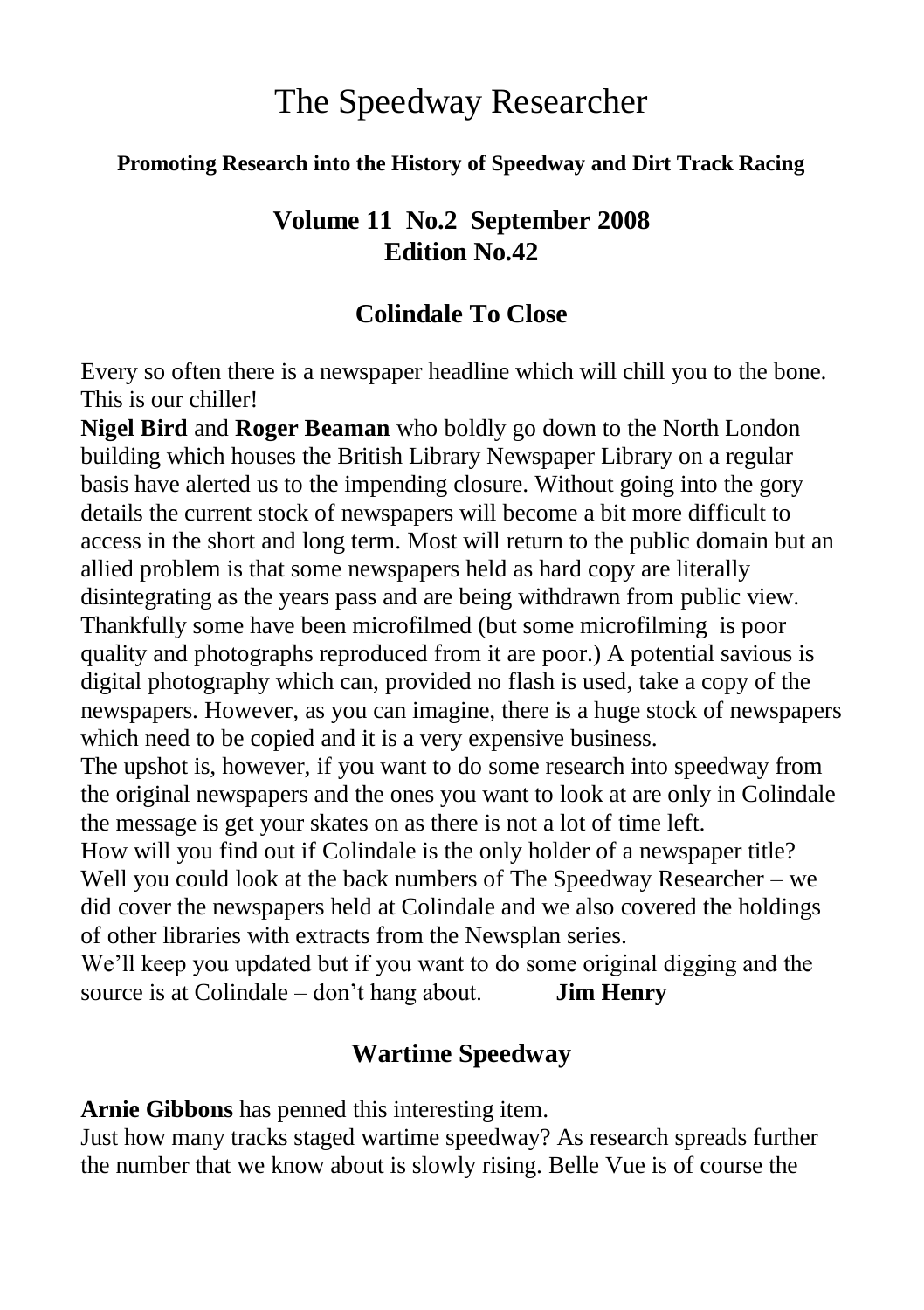first name to write on the list, followed by Rye House who were the only other track to stage meetings on a regular basis for a sustained period.

Several tracks staged the odd meeting – principally in 1940. West Ham, Southampton, Glasgow (White City), Harringay and Crystal Palace extend the list to seven. There were even attempts to set up a war-time league. West Ham's 1940 programmes suggest that Belle Vue, Glasgow and Harringay were about to join the Hammers in a league competition. The programme for the 13 May meeting advertises West Ham v Belle Vue on 21 May as the next fixture. However it looks like the meeting didn't take place, and the league folded before it begun. On 10 May Germany invaded France and the war stepped up a gear – this may have explained the loss of momentum for organised wartime speedway.

Several venues re-opened in 1945, but only Newcastle staged a meeting before VE Day (7 May). That makes them venue number eight.

The first edition of 'Homes of British Speedway' identifies a ninth track that staged speedway during the early stages of the conflict – the new track at Cowley, Oxford. Opened earlier 1939 as an amateur venue it put on meetings after hostilities commenced in 1939 and 1940.

Another amateur venue came to light in the shape of Dagenham. A programme for the 1 October 1939 meeting makes the rather unlikely claim about Adolf Hitler that: "He's only showing off because he hasn't a speedway like Dagenham to occupy his tiny little mind.".

Now an eleventh venue has been unearthed.

Meetings scheduled for 3 September 1939 (the day war was declared) at Rye House and California were cancelled. The following week's *Reading Standard* found space on page seven to run the headline: "War declared against Germany," and carried photographs of children evacuated from London to Reading over the weekend. Although Reading FC beat Southend 1-0 on the Saturday cinemas and the greyhounds at Tilehurst ceased. After a week or so the cinemas re-opened and on September 13 greyhound racing resumed. A search through the *Wokingham Times* at Colindale revealed that this wasn't the end of speedway at California for 1939. While the paper carried announcements about how to apply for petrol coupons, plans to carry on with speedway at California were reported.

A meeting took place on September 24. Lloyd Goffe (still generally referred to as Ken in the local press) made his first appearance on track at California for three years. The highlights of the meeting were his encounters with fellow National League rider Jim Boyd. Johnnie Walker, Jack Adams, Sid Lewington and club chairman Herbert Deacon were among the competitors who turned out to perform in front of a poor crowd. Several of the regulars were missing,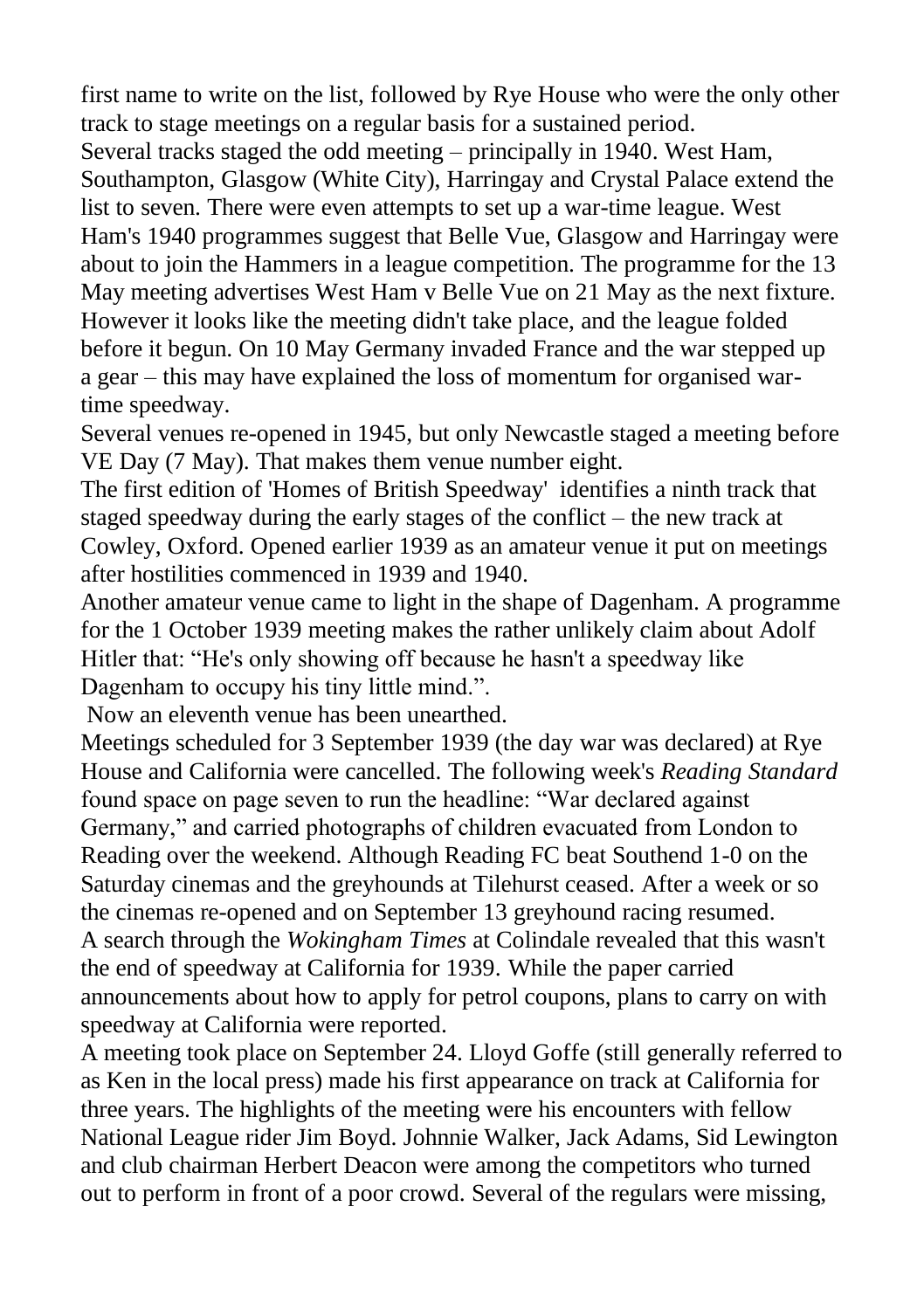competing in a meeting held on the same day at Cowley stadium. That meeting featured Bill Newell, Jack Peck, Arthur Flack and George Bason, among the California regulars.

Further research revels that California opened at Whitsun (May 5) in 1940 with the intention of running regularly. Now that California extends the list to eleven are there any further venues that belong on the list?

# **SYD LITTLEWOOD - A NORWICH LEGEND**

**Tony Webb** from Australia has given us a few pen pictures of Aussies who raced in the UK who may be names to many of us. We will be publishing these interesting insights as Tony passes them on.

The career of Australia, Norwich and Newcastle leg trailing star Syd Littlewood began on the dirt tracks and grass tracks of Victoria in 1936. Syd who was born in 1914, had an early love of motorcycling in general. After he completed his apprenticeship as a fitter and turner he embarked on a 17 year career as a professional speedway rider. Syd was always insistent that his name was spelt Syd and not Sid.

After obtaining rides in Melbourne in 1937 he made the overland trek to Western Australia to begin his voyage to England in March 1938. On the way from Victoria to the West he raced at Adelaide and Claremont in Perth. It was to be 12 years before he would see his homeland again

On arrival in England he was signed by Max Grosskruetz for the Norwich Stars where he made his home base. His first meeting in the Norwich colours was at Birmingham on Saturday April 23 when he scored 2 paid three from 2 rides. In that first season he had 4 home meetings and 8 away meetings as reserve and was a regular in the second half events at the Firs. He also appeared in the 1938 World Championship round on June 4 but failed to score before In his last meeting for Norwich on November  $5<sup>th</sup>$  he won the Eastern Counties Championship and Willmott Cup, which today is proudly displayed at his son Trevor's home in Brisbane. A rewarding climax to his first year in England.

1939 saw Syd join the Newcastle Diamonds team in the same division as Norwich. Syd had a regular team place with his new team and in July Norwich supporters saw just how much Syd had improved as he was in the team that won the English Trophy final at the expense of the Stars. Syd scored 7 in each leg of the final as his team edged home winners by 84-82. Newcastle were at the top of the League table when racing stopped for the duration of the war. On the outbreak of war which curtailed the 1939 season, Syd's attempt to join the Australian forces was denied due to the fact his engineering skills were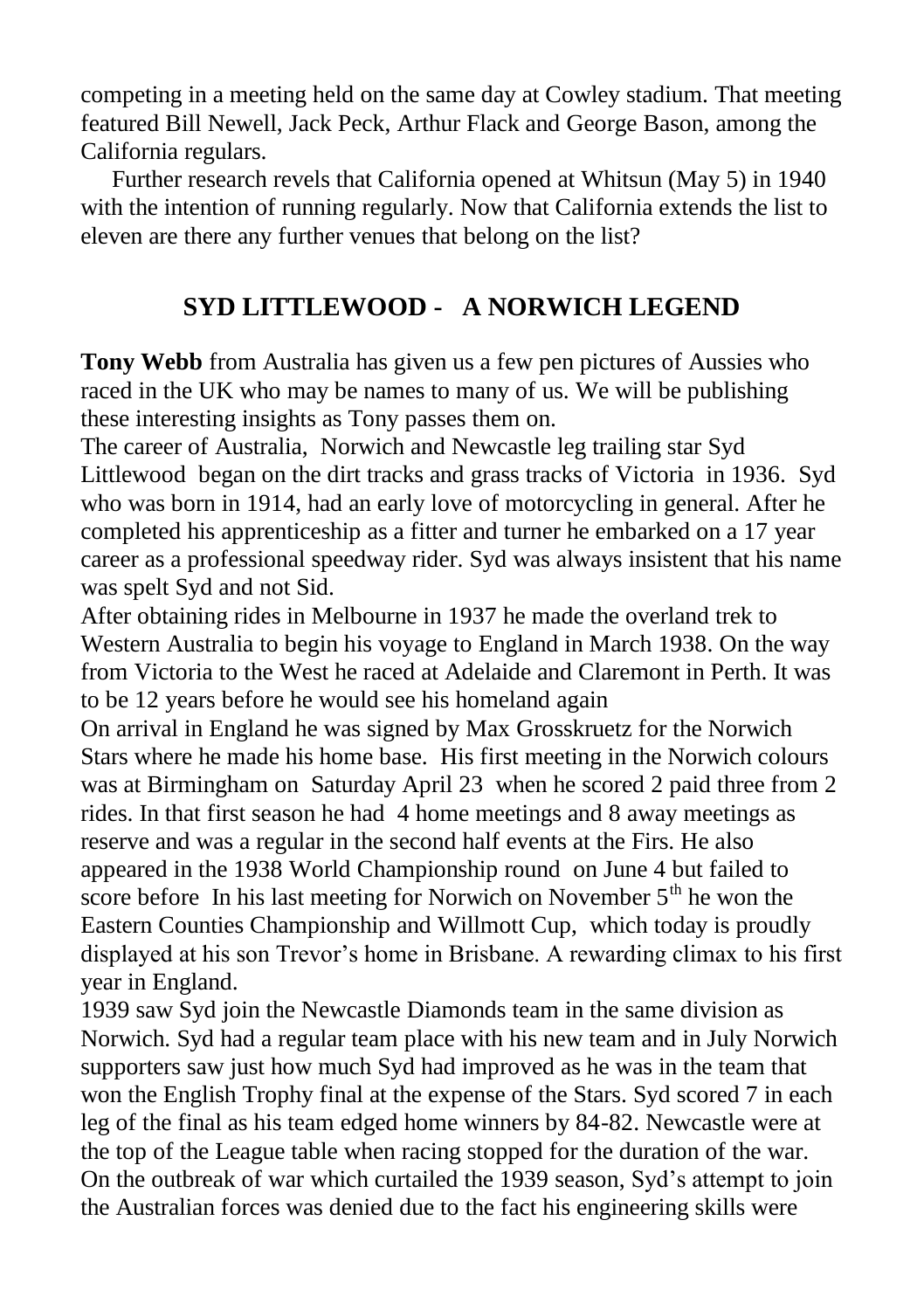required for the war effort in England. He spent the war years making secret equipment for submarines.

Syd married a local Norwich girl Gladys in 1940, their only son Trevor was born in Norwich in 1941

The war did not prevent some speedway action and reports indicate that Syd rode for a Norwich team at Dick Case's track at Rye House on June 29 and August 24 1941.

The first post-war meeting for Syd was an unofficial test match against Australia v England held at Odsal in August. He scored 2 points from the reserve position.

In early 1946 the Speedway Control Board pooled all riders for allocation. Riders were also graded and paid according to their respective grade. As a number 4 grade rider Syd was entitled the sum of fifteen shillings a start and the same amount per point. He was allocated back to Newcastle under the Johnny Hoskins promotion, Syd had a great respect for "Roaring Johnny" and held him in high esteem

In 1946 Syd was again a regular in the Diamonds side and held his team place throughout that first post-war season. He scored 112 points in that season to give him the third heat leader position alongside Jeff Lloyd and Norman Evans. Also in the Diamonds team was fellow Queenslander Charlie Spinks. At the end of the year he returned to Norwich in an exchange deal for Wilf Jay.

The 1947 season with his old club started badly for Syd who suffered an arm injury which meant he was off the track from mid-April until early September. On his return to action he found it was much like starting all over again but in October Syd took his best score for the Stars against Wigan and he was getting back into the swing ready for the next season. His total score for the 1947 season was 45 points from league matches. During the winter months Syd was a hard worker on his machinery and also did a fair bit for his team-mates as well. He was always looking for improvements to his machinery and developed some frame modifications that were adopted by other members of the team. Syd, Bluey Thorpe and Bert Spencer could always be found in the Firs stadium workshops when they were not racing.

Syd was also a keen angler and was instrumental in setting up the Angling Section of the Norwich Supporters Club. He and Fred Rogers, when he arrived at Norwich, were often seen with the Club team in local competitions. 1948 saw Syd make a slow start but he was soon scoring well, especially at the Firs. Most of August & September proved to be his best spell of the year. His best night was in September when he scored a maximum against Edinburgh. Stenners 1949 Annual reported Syd's form and confidence as a "feat of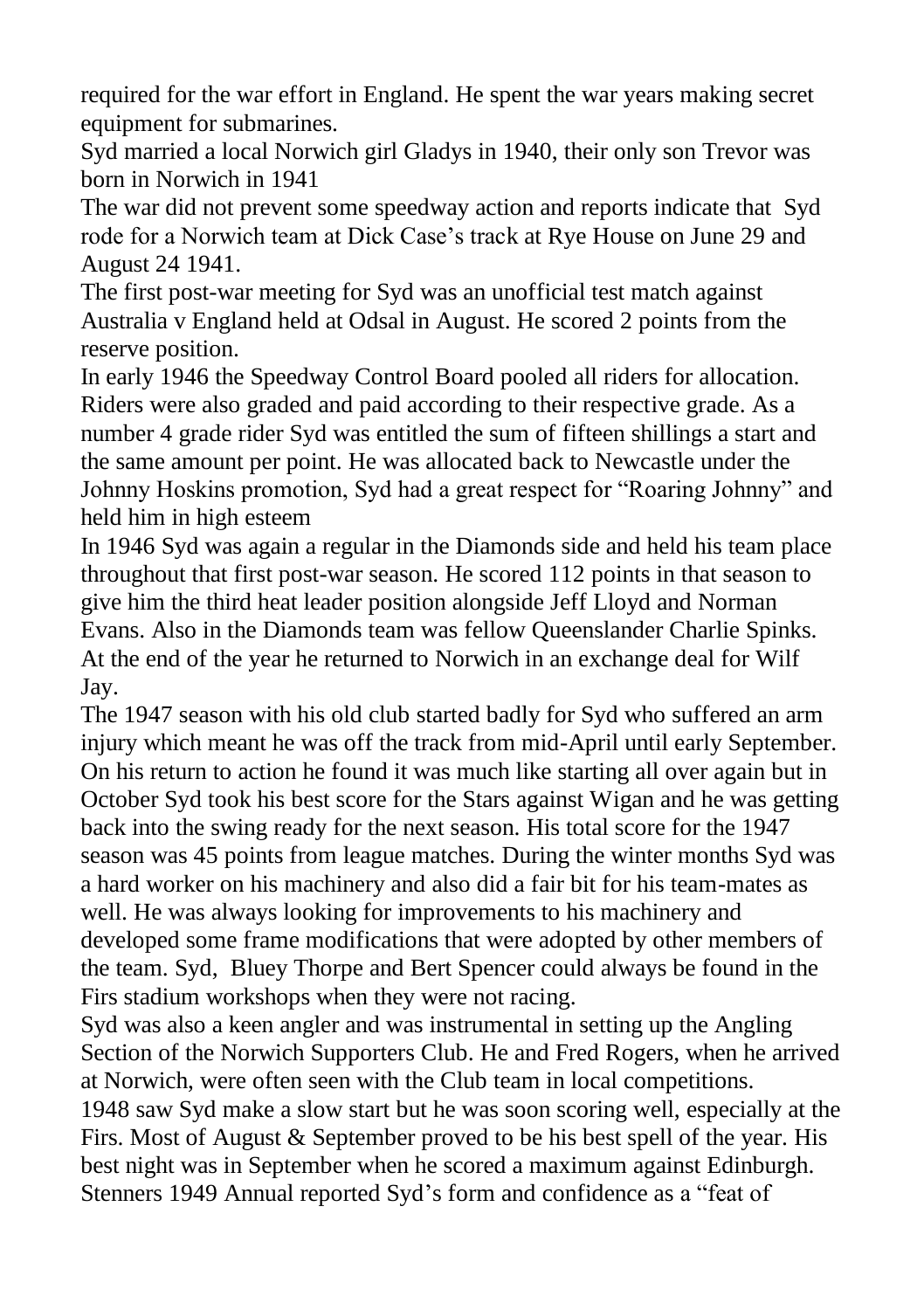concentration and determination. The total league score for 1948 was 117 from 28 matches giving an average of 4.18

1949 saw Syd start in good form and, except for a few off-nights he had what proved to be his best season at Norwich. In two matches in August against Fleetwood, Syd proved unbeatable but only a week later he crashed through the safety fence at Coventry and had to miss 3 weeks with a shoulder injury. He had been a regular partner to Bert Spencer during part of the 1949 season but the changing tracks were forcing the leg-trailers out of speedway. Bert called it a day in September and this left Syd and Ted Bravery as the leg trailers. This was Syd's best season for the Stars with an average of 5.00 from 175 points from 35 meetings.

1950 was the first season in Division One for the Stars it also proved to be the last UK season for Syd. Early in the season he had crashed and injured his shoulder again and was out for a month. He came back into the side but didn't hit the form of previous seasons. High scores were only spasmodic for Syd and he rode his last match on September  $23<sup>rd</sup>$ . His tally for the season was 33  $\frac{1}{2}$ points from 17 matches, his average dropping to 1.97. He then rode in Pairs Competition and some odd second half rides on  $14<sup>th</sup>$  October where he picked up a win and two third places and announced his days were numbered in the clubroom that night.

With Bravery also retiring at the last night of the season it was the last of the Norwich Leg-trailers. (Until Geoff Pymar came in 1956). All three of ours were spectacular riders and well worth the admission money whatever the result of the meeting

At the end of the 1950 season Syd and his family retired to Australia. They embarked on the Strathnaver to Sydney from Tilbury docks. The return voyage to Australia must have been a memorable and fun packed experience, fellow travellers were Australians Dick Steers, Graham Williams,Cliff Watson, Ted Argall, Aub and Don Lawson, Bob Leverenz, Alec Hunter, Jack Gates and Frank Malouf as well as English test team riders Eric Williams and Reg Fearman and Kiwi Clown Prince Bruce Abernethy. On arrival at Sydney they then caught the train to Brisbane. Trevor recalls their arrival at South Brisbane railway station where they were met by riders Dicky Smythe and Bert Spencer. They settled originally in the inner city suburb of Kelvin Grove. Syd commenced riding at the Exhibition grounds but he found the Australian racing scene to be a lot less challenging than his hectic UK career. He rode the 1950/51, 1951/52 and 1953 seasons in Brisbane. The highlights were a creditable 6 points in the Queensland championship in 1952 and he also was runner up in the Brisbane pairs with Vic Sage in the same season. The final highlight was his first official international cap for his country in the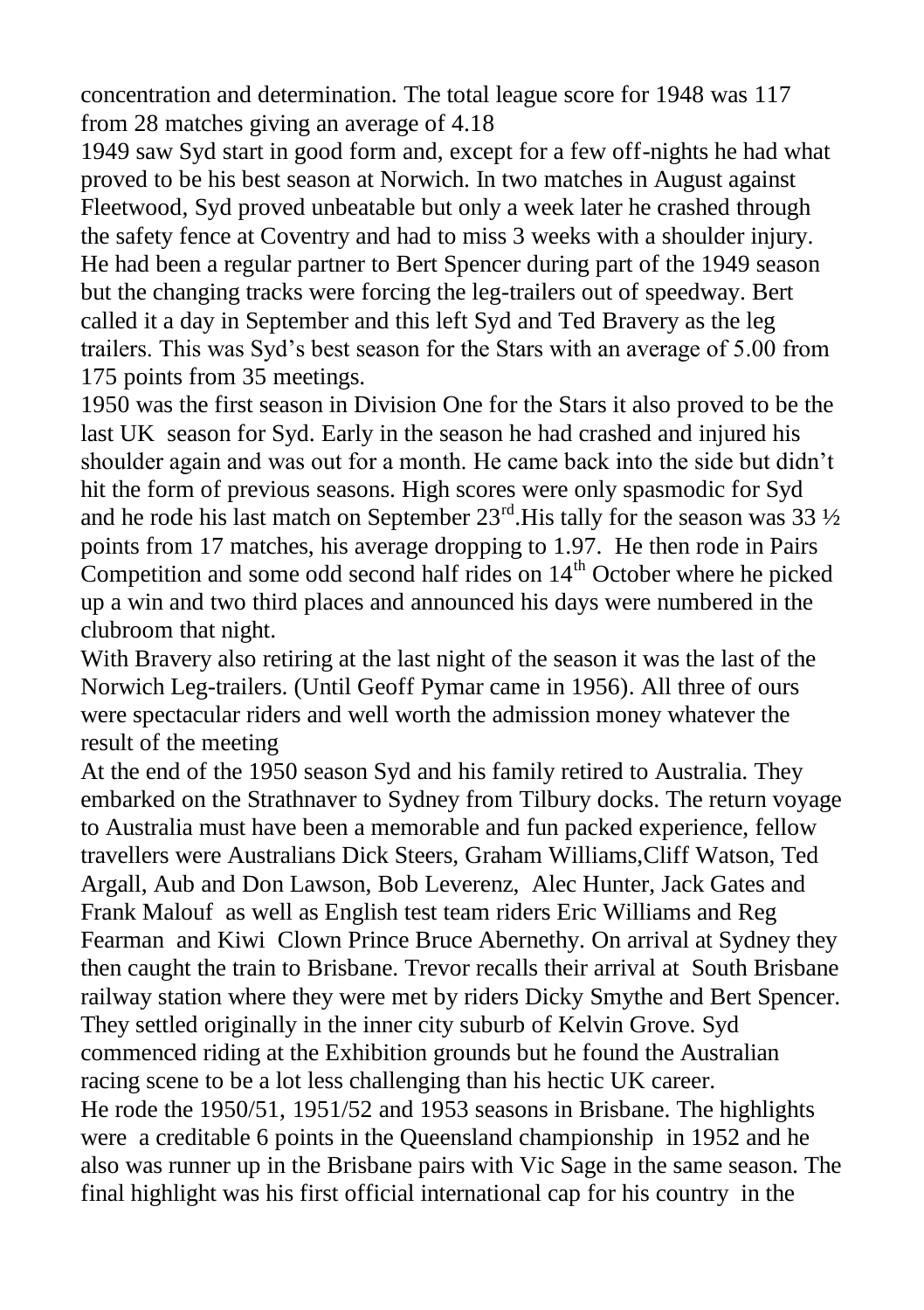third test against England at the EKKA in early 1953. There was not a fairy tale ending as Syd failed to score, but not many riders get the first official cap in the seventeenth year of their career.

Syd retained his close friendship with former Norwich riders Bob Leverenz from Adelaide , Bluey Thorpe on the Gold Coast and Alec Hunter from Sydney who often stayed at the Littlewood home in the early fifties when they were riding in Brisbane.

He then turned to his former trade of engineer, going in to business with former Victorian rider Morrie Bond in the repair of fuel tanks for a while. He finished his working life in charge of the production machinery at a cardboard cylinder manufacturing company in Brisbane.

Syd passed away aged 86 at a Logan, Queensland nursing home on 24/11/2000, he is survived by his wife Gladys at 96 and his son Trevor.

# **Speedway 2028**

**Keith Farman**, (AKA Mr Yarmouth Bloaters) has been polishing his crystal ball and the Svengali of Speedway (or is it the Old Moore?) has looked to see what will be happening in 2008.

This year, speedway is 80 years old, so it's just 20 years before the sport will celebrate its 100 season. Personally I keep wondering what speedway will be like when it celebrates its 100 season in 2008. The merchants of doom will tell you that speedway will be dead by then. Now if I had a £1 for every time I have heard that said, I would not need to do the lottery, because I would be a millionaire.

So I started daydreaming and found myself in 2028. How things have changed, as when I first watched the sport in 1948 it was just 20 years old. The tracks were cinders, riders wore pudding basin helmets and some of the riders were still leg trailing. I was there at Hackney, on a very cold afternoon, when the sport celebrated its Golden Jubilee. I was also at Rye House for the 75 Anniversary meeting.

The Century celebration started with displays all week, where it had all started at High Beech, then on the 19 February, at the Len Silver Complex at Rye House, the Century Gala Meeting was held. Ove Fundin had promised Len Silver at the 75 Meeting that he would be willing to come and race against Mark Loram again, when the sport celebrated its 100 birthday. Ove was as good as his word, as both he and Mark were there, together with all the other living World Champions who just toured the track riding the bikes of their era. The two oldest champions in Fundin and Briggs, now both in their nineties, led this parade, and they were given a great reception from the 80,000 crowd.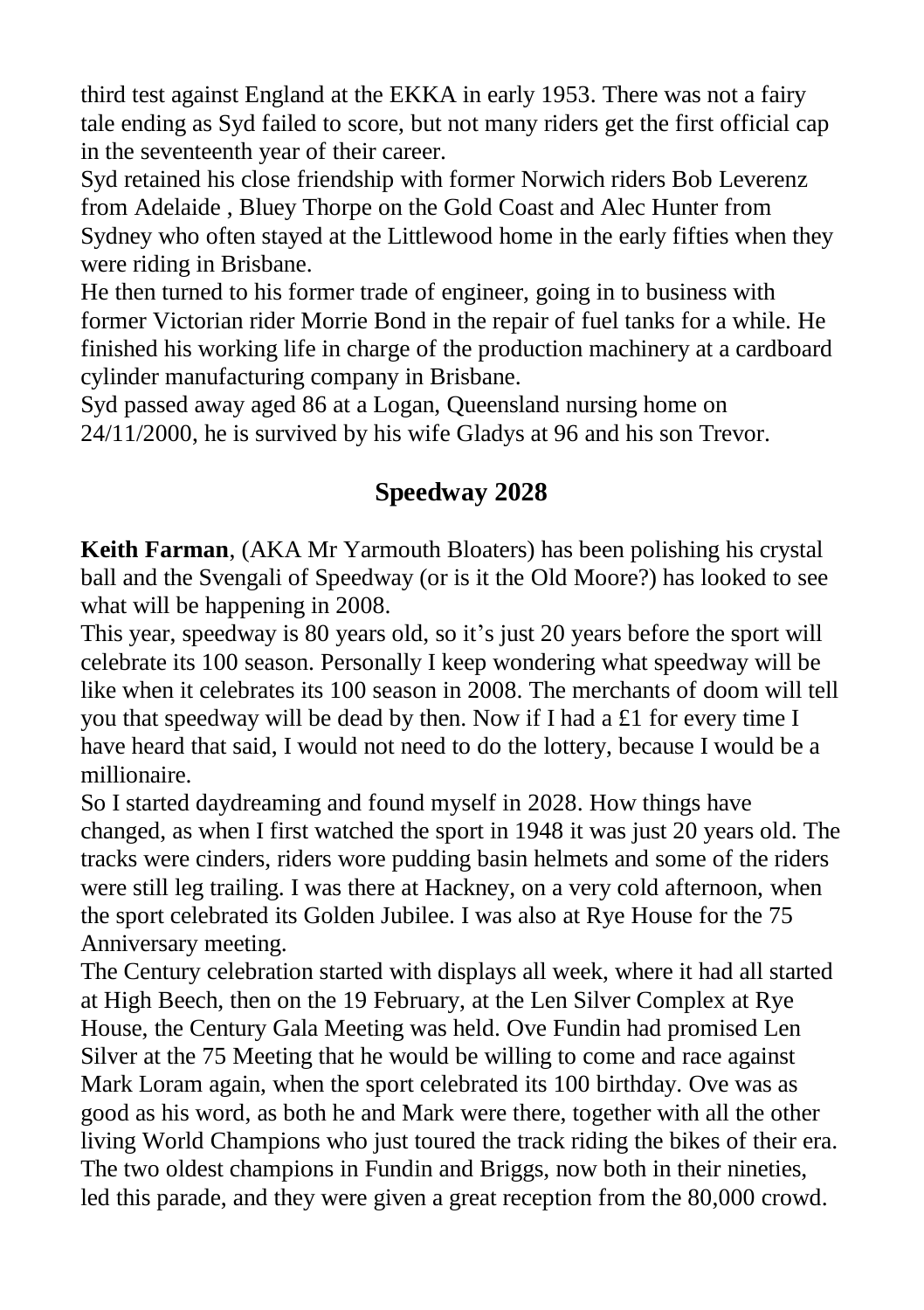I did not think that I would still be around and still a fan for Century's Season Celebrations. But now at 93 I am happy with all that has happened to take speedway forward from being a minority sport, to one of the top sports in the world. What a week of celebration it has been, and what a difference from just 20 years ago. Then the sport looked in bad shape, but it has had a dramatic change during the last twenty years.

So many things have helped to make it a worldwide success. One of the most important was the success of the GP series. It really took off when it went world wide attracting full houses to all the twenty rounds, that now included rounds in Australia, New Zealand, Japan, China, South Africa, USA, Monaco and Dubai. The UK now has three GP's, with the British GP still in the Millennium Stadium at Cardiff. Wembley welcomed speedway back with the English GP, and with the Scottish GP being held at the Murrayfield, the home of Scottish Rugby.

It was through the upsurge of the GP's that the large Japanese motorbike companies come involved in the sport. Once they came aboard, the publicity was priceless to the sport, as the public knew their machines. The large tyre manufacturer followed, bringing tyres that improved the grip to make for far better racing.

The greatest change is from shale track to synthetic tracks. The new type track surface can be put down in half a day, and can be used in the wet. This was a far cry from the old wet shale that ruined so many meetings, and also the problem of dust in hot days.

Once the new track surface was up and running, it became possible for tracks to be laid at other sporting venues without much disruption of other events. With the success of the GP at Wembley in was decided to bring the Wembley Lions back. Rugby grounds and football clubs, came in to generate more income to their Stadiums. Scotland has the Murryafield Monarchs and England the Twickenham Tigers, while the Belle Vue Aces now race at Old Trafford.

Also a new concept is out of town Entertainment Centres, catering for several different forms of activities, that provide a full day of exercised and entertainment became popular.

In the bad old days the promoters put the admission price up each year and so the crowds dropped. Then it was found that by lowering admission prices more fans turned up. With bigger crowds the stadiums could generate more income with the profit on food, drinks and souvenirs. Betting had also come in to the sport with big money on the jackpot to get the seven home riders scores correct.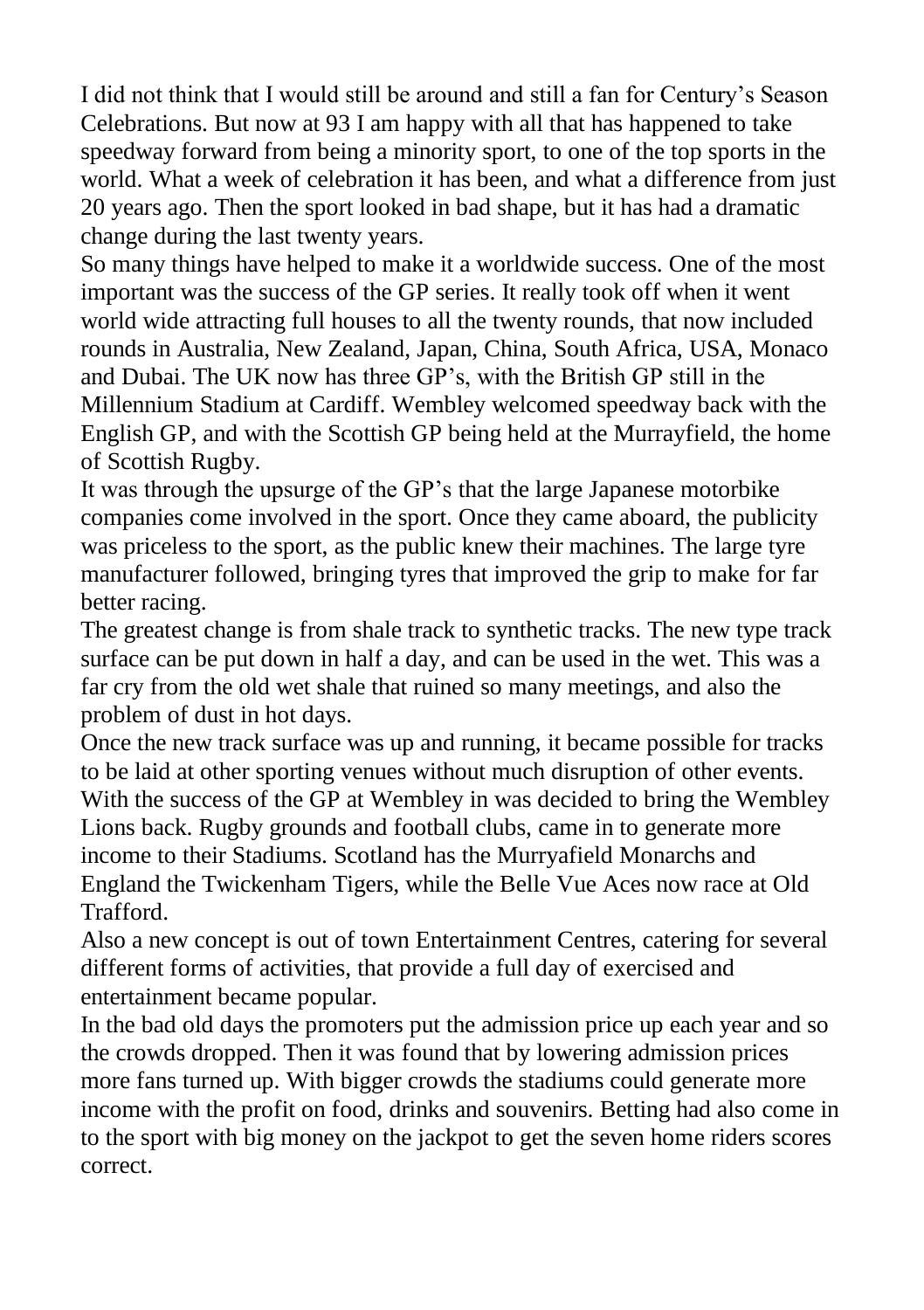With almost full houses, the big sponsor came in to pay for the rider's point's money. More and more tracks came into the Leagues so the Leagues multiple to the Elite and 5 Premier Divisions.

The matches still held over the old 15-heat format. The problem of tactical substitutes was solved when the tactical rider for double points was dropped. Instead the new tactical rule is that once a team is 5 points down, that team can bring in an extra rider, under handicap for double points This is called a Fiver, as once 5 riders are in the race its then over 5 laps. A rider can be used twice under this rule, thus allowing a team to stay in contention. Also once a team is 5 behind they can choose the gates for all the riders, allowing them to make a star rider from the opposition to go off a gate that is not working so well. These rules stopped the majority of runaway wins, making the matches much more exciting. Also the bonus point was brought back but the 3 points for an away win was kept, but with 2 for an away draw, and 1 point if the away team only loses by 5 points.

My team the Ipswich Witches used to have a Spartan stadium. What a transformation to the stadium over the last few years. Now the Stadium has grandstands all around the track, with the Louis Lounge catering for the sponsors, and serving a-la-carte meals on the home straight. In all parts of the stadium top class food is sold from excellent restaurants, with bars serving alcohol, and all at very reasonable prices. Under the stands are other amusements outlets, including, other indoor sports, exercise rooms, cinemas, and casinos.

Twenty years ago there were so few English lads, but now all the riders are English. This happened because somone noticed that after the war the Speedway World magazine had arranged training tracks that had produced the riders for the Third Division. It was decided that the money from the TV could be used to start up eight training schools, with adverts appeared on TV, and in the Motor Cycle press, advertising this was free to anyone who wanted to try speedway. This scheme soon got lads away from other forms of motorcycle sports.

This was a great success in finding new talent, as it was also found that not all kids wanted, or liked ball games. So under a Government initiative, an experiment was made with junior training tracks, provided by the local councils. Once they were up and running it the young lads did not get into so much trouble. Later smaller tracks were put into schools with the youngsters riding 50 cc bikes. This was another reason that the sport was on the up grade, as obviously a lot of the young lads wanted to become professional riders, and the ones with talents did. All of them enjoyed riding the bikes, and there was also an extra interest as they were taught how to prepare and strip down bikes.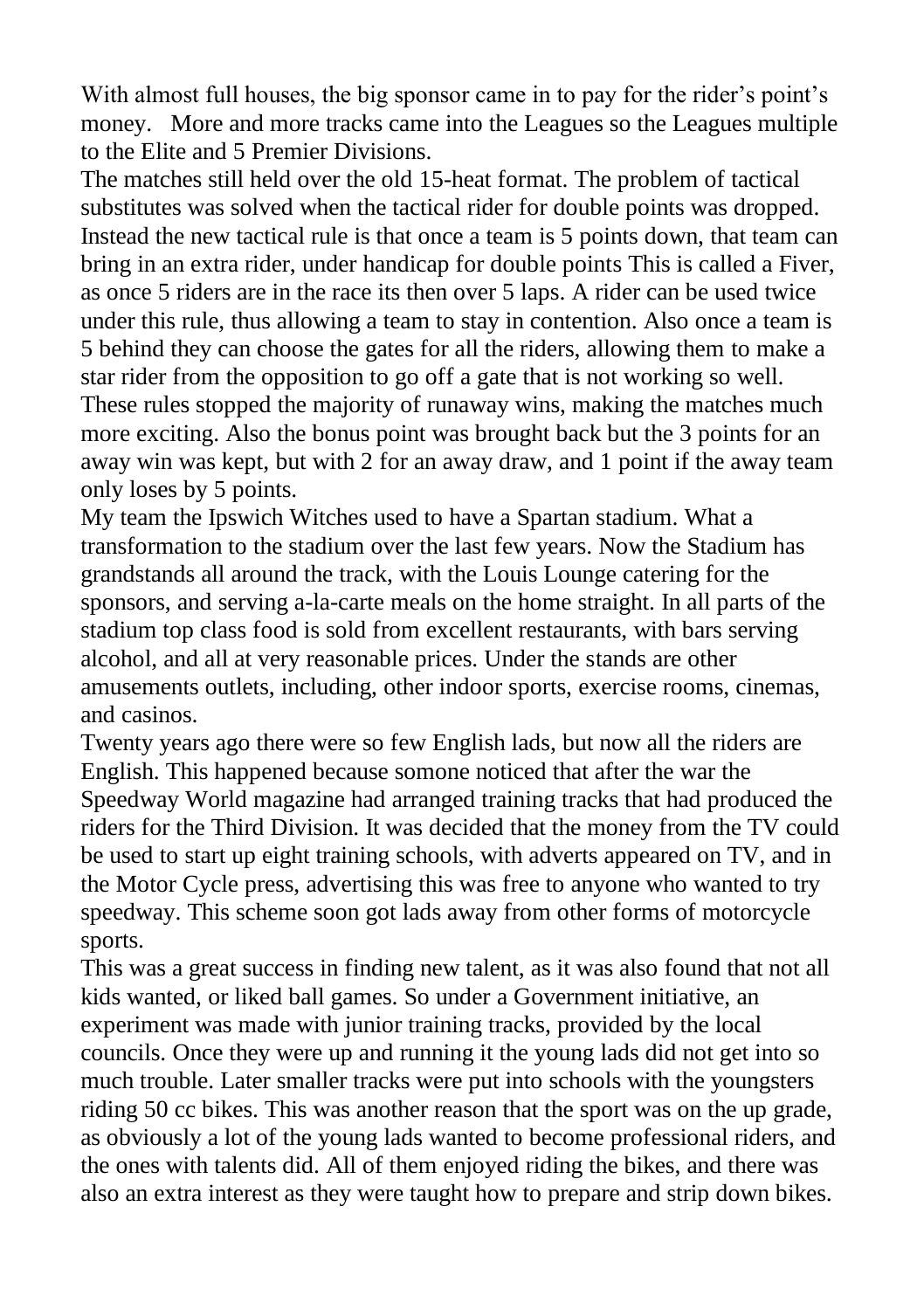After all this day dreaming I woke up and found that I had gone to sleep at Mildenhall, in a three hour marathon, ah well we can all dream, but could my day dream really happen?

#### **Vic Sage – Another Relatively Unkown Aussie**

Vic Sage began his riding career at the Sydney Royale in 1950/51 Australian season he travelled to England as a freelance for the 1951 season , making appearances at 5 different tracks including Wimbledon, Wolverhampton, Newcastle and Edinburgh. He arrived at Tilbury in the company of Bluey Scott, Bill Jemison, Don Prettejohn and Allan Quinn on the Arcades.He was originally posted to Wolverhampton where he rode in a world championship qualifier round in June. He gain his first league outing at Meadowbank in August then suffered a broken wrist at the tail end of the season. Early press reports had him noted as an Australian airline pilot. Vic was signed by prewar Belle Vue rider Arthur Franklyn, Manager for the new Southern League club the Ipswich Witches, where Vic quickly settled in as crowd pleaser and showed early promise. His form dropped mid season which relegated him to second half events.

Returning to Australia he shifted camp to Brisbane where he showed improved form and held the 4 lap record at 71.4 a highlight was his joint third spot with Keith Cox in the 1952/53 Queensland Championship. On the basis of his Australian form he made a second trip to England

Arriving in March 1953 he discoverd the Ipswich club had transfer listed him at 250 pounds, although he was still offered the opportunity of second half outings. Vic then took up residence in Poole, taking on the track preparation for which he received much praise. He did get a ride for the Overseas team against Great Britain at Poole in June but chances were sparse

. Come July Vic realised he was battling to make the grade in the tough British scene and booked a passage back to Australia on the Orcades in August 1953 along with West Ham's Cliff Watson

When Brisbane opened for the 1953/1954 season at the Exhibition Ground Vic was raring to go again. He remained in the top riders ratings along with Keith Gurtner, Keith Cox, the Waddell brothers, Lindsay Nixon, and Bert Spencer. His 4 lap record still held until the 1954/1955 season.

Eventually Vic swapped to stock cars earning a well publicised reputation for his robust driving .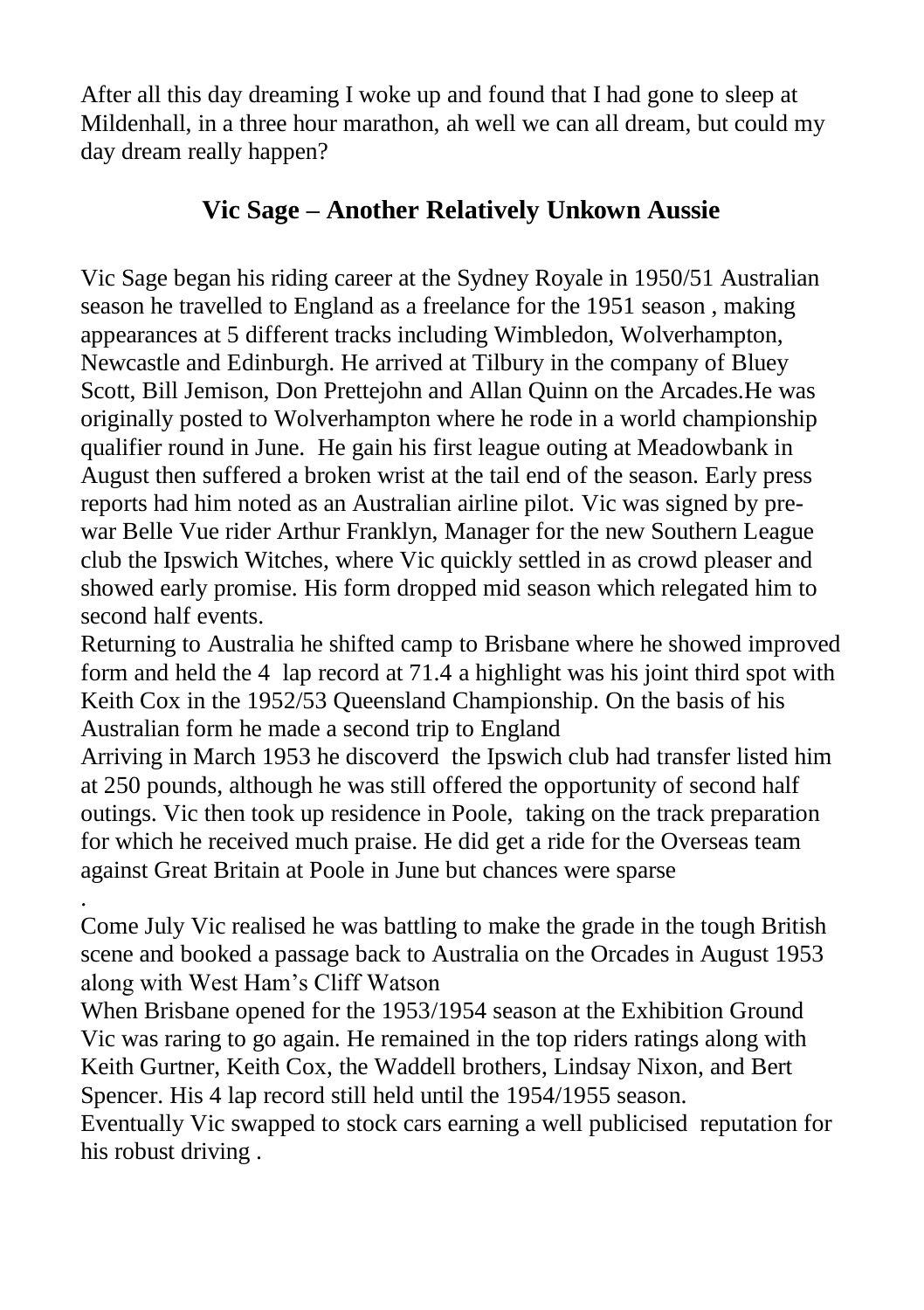In the sixties Vic moved on to an official capacity as track manager for Empire Speedways under Frank Arthur at the Exhibition Ground, a postion he held until the mid seventies.

Vic now lives in retirement on Queensland's Gold Coast, the haven of so many speedway stars of yesteryear. Thanks to **Tony Webb**.

# **NEW ZEALAND riders who raced in UK**

|                                                             |               | Tony Webb has pulled together this interesting list and there are loads of gaps |  |  |  |  |  |  |
|-------------------------------------------------------------|---------------|---------------------------------------------------------------------------------|--|--|--|--|--|--|
| in it. (If you want to make any comments $-$ pass them to   |               |                                                                                 |  |  |  |  |  |  |
| jih1950@blueyonder.co.uk and they'll be passed on to Tony.) |               |                                                                                 |  |  |  |  |  |  |
| Abel Roger b.1954                                           | Christchurch. | Eastbourne 1978                                                                 |  |  |  |  |  |  |
| <b>Abernethy Bruce</b>                                      | Christchurch  | Rayleigh / Wembley<br>1949-52 NZ                                                |  |  |  |  |  |  |
|                                                             |               | Champion 1950 and 1951                                                          |  |  |  |  |  |  |
|                                                             |               | Adlington Robin b.1948Palmerston NorthBrad. 1970/73 Glasgow Cov.1974            |  |  |  |  |  |  |
| Albert Lin                                                  |               |                                                                                 |  |  |  |  |  |  |
| Allen [Bill] Wilfred 1929 UK born. Kilbernie Plymouth 31    |               |                                                                                 |  |  |  |  |  |  |
| Allen Goog                                                  |               | Newcastle 1964-67 Ice speedway 68                                               |  |  |  |  |  |  |
| <b>Anderson Bob</b>                                         |               | California 55 Southern Rovers 56                                                |  |  |  |  |  |  |
| Andersen Cliff UK                                           |               | Ellesmere.Crewe 1973 Swindon                                                    |  |  |  |  |  |  |
|                                                             |               | Newport 1977 Wolves 1975                                                        |  |  |  |  |  |  |
| Andrews Bill                                                | Manawuta      | Poole Newcastle 1964                                                            |  |  |  |  |  |  |
| <b>Austin Roger</b>                                         | Canterbury    | 1973 Elles/.Hull. 74 Brad./Newport                                              |  |  |  |  |  |  |
| <b>Bargh Andrew</b>                                         | Martinborough |                                                                                 |  |  |  |  |  |  |
| <b>Bargh David</b>                                          | Martinborough | Berwick Newcastle 78-81 Coventry                                                |  |  |  |  |  |  |
| <b>Beardsley Graeme</b>                                     | Christchurch  | Scunthorpe 1981.                                                                |  |  |  |  |  |  |
| Benson Jules (Julie)                                        | Hawkes Bay    | Rayleigh 1951-2                                                                 |  |  |  |  |  |  |
| Berrigan Kris                                               | Napier        | <b>Stoke 1980</b>                                                               |  |  |  |  |  |  |
| <b>Black Tom</b>                                            |               | Teeside 1973                                                                    |  |  |  |  |  |  |
| <b>Blacklock Charlie</b>                                    | Christchurch  | Harringay 1934 died NZ 35                                                       |  |  |  |  |  |  |
| <b>Bock Kevin</b>                                           | Wellington.   | St Austell 1954 Exeter 54                                                       |  |  |  |  |  |  |
| <b>Boyle Frank</b>                                          | Wellington    | Oxford 1952                                                                     |  |  |  |  |  |  |
| Bridson Jerry uk born.                                      |               | 53 Southampton, Poole Ringwood                                                  |  |  |  |  |  |  |
|                                                             |               | 1953-60 Wa 1960                                                                 |  |  |  |  |  |  |
| Briggs Barry b. 1934                                        | Christchurch. | Wim. 1952/59 NX/Soton 1961/3                                                    |  |  |  |  |  |  |
|                                                             |               | Swin.1964-NZ Champion 1959                                                      |  |  |  |  |  |  |
| <b>Briggs Murray</b>                                        | Christchurch  | Wim/Eastbourne 1958                                                             |  |  |  |  |  |  |
| <b>Briggs Tony UK</b>                                       |               | Reading 1980                                                                    |  |  |  |  |  |  |
| Briggs Wayne                                                | Christchurch  | Edinburgh 1961 Exeter, Poole                                                    |  |  |  |  |  |  |
| <b>Brown Allan</b>                                          |               | KL 1969                                                                         |  |  |  |  |  |  |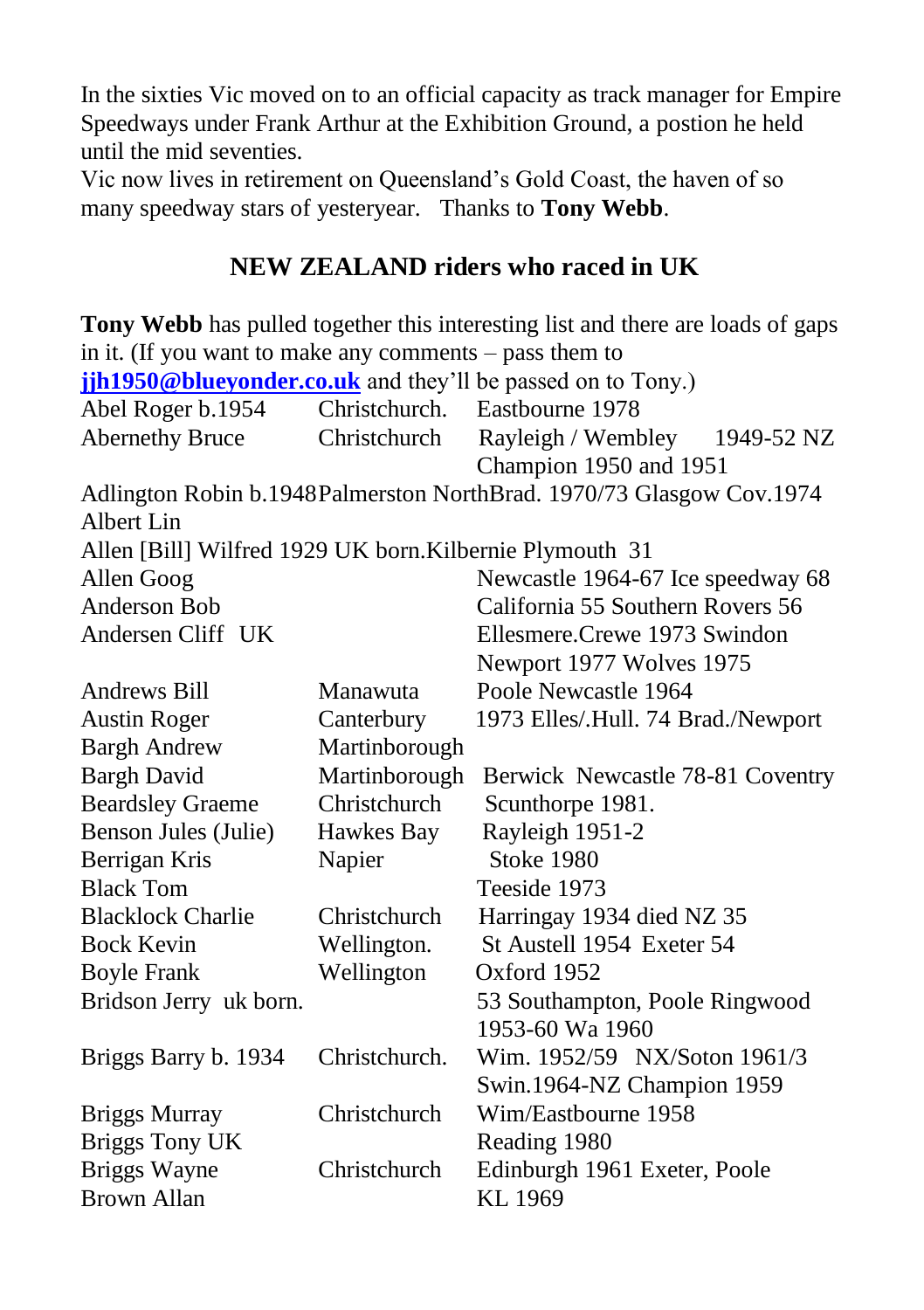| <b>Brown Wayne</b>          | Wellington   | Berwick 1978                                    |  |  |  |  |
|-----------------------------|--------------|-------------------------------------------------|--|--|--|--|
| <b>Brown Max</b>            | Christchurch | LE 1974                                         |  |  |  |  |
| <b>Burt Murray</b>          |              | <b>Nelson 1968-9</b>                            |  |  |  |  |
| Callaghan Mike              |              | Cardiff 1951-3                                  |  |  |  |  |
| Clarke Peter                | Hawkes Bay   | Rayleigh 1951/3                                 |  |  |  |  |
| Church Paul                 |              |                                                 |  |  |  |  |
| <b>Clements Bill</b>        |              | Southampton 1961                                |  |  |  |  |
| <b>Coombes Graham</b>       |              | N/C 1968                                        |  |  |  |  |
| Cribb Bruce b 1946          |              | Palmerston North Poole 1965. Ex 1970 Cradley 73 |  |  |  |  |
| Christophersen George       |              | 1953                                            |  |  |  |  |
| Crozier Ivan                |              | N/C 1968                                        |  |  |  |  |
| Cunningham Jack             |              | <b>Wolves 1951-53</b>                           |  |  |  |  |
| Dekok Mark                  | Auckland     | Weymouth 1978-83 Scunthorpe                     |  |  |  |  |
| Douglas Malcolm             |              | Southampton 1953                                |  |  |  |  |
| Duckworth Bob               |              | Belle Vue 1962                                  |  |  |  |  |
| Duckworth Steve             |              | Newcastle 1983                                  |  |  |  |  |
| Dunn Maury                  | Hawkes Bay   | Rayleigh 1951 Harringay 1952-3                  |  |  |  |  |
|                             |              | NZ Champion1958.                                |  |  |  |  |
| <b>Dykes Peter</b>          | Wellington   | Glasgow 1951-2                                  |  |  |  |  |
| Fairhurst Harold born Wigan |              | Glasgow 1947 - 49 Edinburgh 1949-               |  |  |  |  |
|                             |              | 54 NZ Champion 1949 1954                        |  |  |  |  |
| Faquharson Colin            |              | Hastingsb 1945. Berwick 1974 Edinburgh 77       |  |  |  |  |
| <b>Fullerton Mike</b>       |              | Paisley 1975 N/C 1978                           |  |  |  |  |
| <b>Garmston John</b>        |              | Nottingham 31 Died track accident               |  |  |  |  |
| Gifford Dave UK             |              | Newcastle Coatbridge 73 Berwick 77              |  |  |  |  |
| Goldberg Charlie            |              | 1936 Harringay                                  |  |  |  |  |
| Goodall John                | Auckland     | Sunderland 1971 Newport 76                      |  |  |  |  |
| Hampton Robin               |              | Glasgow Berwick 1981                            |  |  |  |  |
| Hayden Kevin                | Wellington   | Cardiff Poole 1952-3                            |  |  |  |  |
| Hart Jackie                 | Wellington   | Exeter 1952, 54                                 |  |  |  |  |
| <b>Hicks</b> Joe            |              | Glasgow 1964-66                                 |  |  |  |  |
| Hobson Jack                 |              | 1935 Wembley/Hackney Wick                       |  |  |  |  |
| <b>Holland Mick</b>         | Canterbury   | Cardiff 1952 Died 2006                          |  |  |  |  |
| <b>Holland Laurie</b>       |              | Leicester 1952                                  |  |  |  |  |
| Hunt Jack                   |              | Newcastle 1946-8 NZ Champion                    |  |  |  |  |
|                             |              | 1945/1948                                       |  |  |  |  |
| Hyde Reg                    |              | 1936 West Ham                                   |  |  |  |  |
| Jelaca Kelvin               |              | Glasgow 1985                                    |  |  |  |  |
| Jeleca Len                  |              |                                                 |  |  |  |  |
| <b>Jones Craig</b>          |              | Wimbledon 1951                                  |  |  |  |  |
|                             |              |                                                 |  |  |  |  |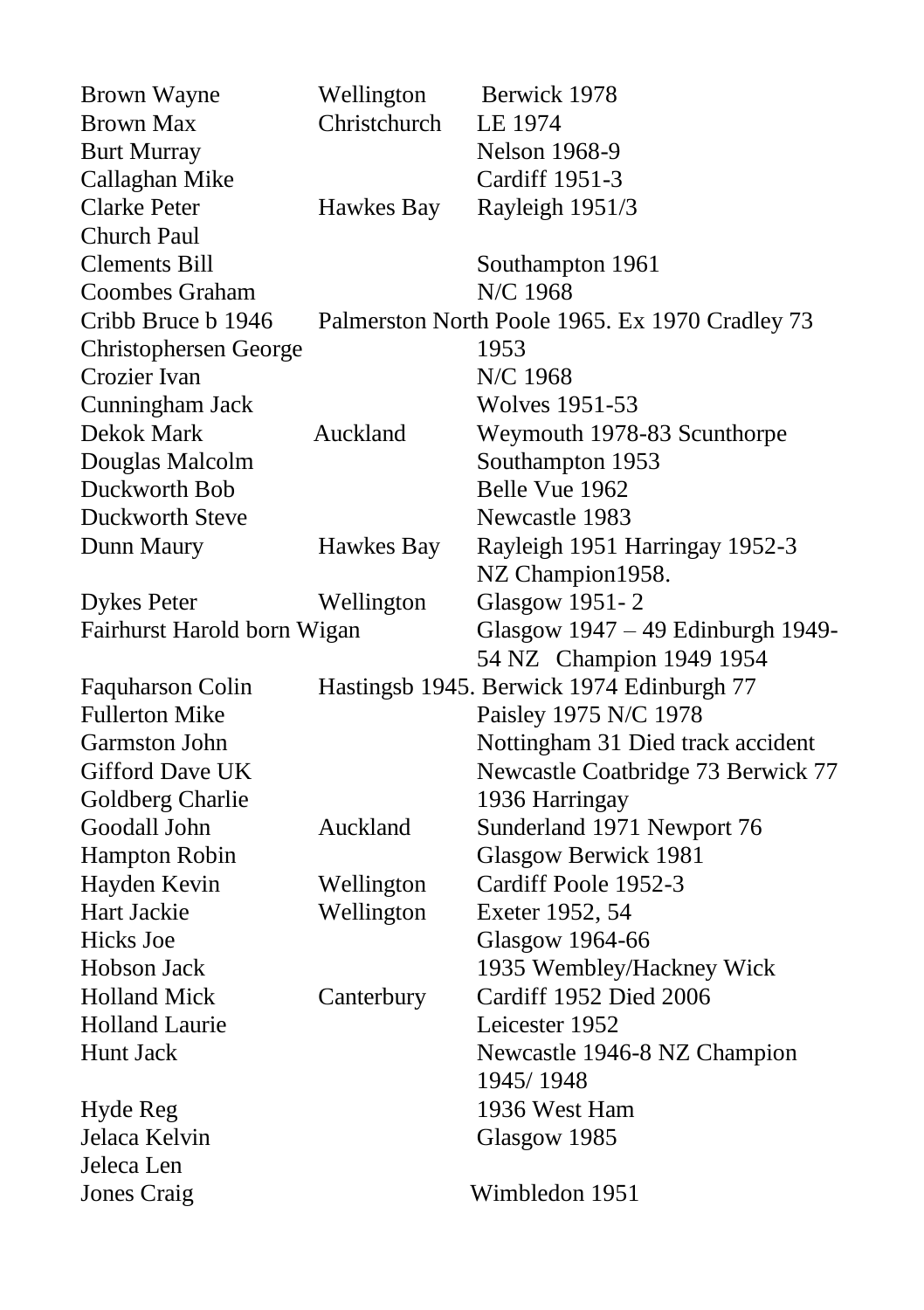| <b>Johnson Ron</b>    | Otago                 | Belle Vue 1950-59 NZ Champion 52               |
|-----------------------|-----------------------|------------------------------------------------|
| Johnson Tom           |                       |                                                |
| <b>Joynt Greg</b>     | Auckland              | Oxford 1977                                    |
| Kilminster Wally      |                       | died 1969 aged 65                              |
| Loach Brian           | Christchurch          | Newcastle 1961                                 |
| <b>Langtry Bluey</b>  |                       | Liverpool 1952                                 |
| <b>Lyndon Mark</b>    |                       | Newcastle 1990                                 |
| <b>Malskaitus Rim</b> |                       | Long Eaton 65 1st ES0 UK                       |
| <b>Mason Alan</b>     |                       | Christchurch Glasgow 1981                      |
|                       |                       | Edinburgh 84                                   |
| <b>Mattison Alf</b>   |                       | 1931-33 Lea Bridge, Leicester                  |
|                       |                       | Covetry                                        |
| Mangham Harry         |                       | 1930-1956                                      |
| Mardon Geoff          | Christchurch          | Wimbledon 1951                                 |
| Mauger Ivan b.1939    |                       | Christchurch WIM/Eastbourne 1957/8 N/C 1963/68 |
|                       |                       | BV 69/73 EX 74/76 HULL 1976/8                  |
| Mauger Kim UK         |                       | Newcastle 1979 Glasgow                         |
| <b>Mauger Trevor</b>  | Christchurch          |                                                |
| Mayhead Hec           |                       | Wimbledon/St Austell 1953                      |
| Mcfarlane Bob         | Otago                 | Oxford 1952                                    |
| <b>Mchugh Maury</b>   | Palmerston North 1960 |                                                |
| McKee Colin           |                       | Hackney 1963. Edinburgh 1965.                  |
| Mckinlay Stu          |                       | Cradley s/h 1970                               |
| Mckeown Brian         | Canterbury            | Southampton 1953 Newcastle 1962                |
| Millen Jack           | Auckland              | Crewe Stoke Berwick Edinburgh                  |
|                       |                       | Died in car crash 1978.                        |
| Miller Ivan           |                       | Rayleigh.                                      |
| <b>Moore James</b>    |                       | Oxford 1970                                    |
| <b>Moore</b> Les      | Christchurch          | Wim 1949 Shelbourne Park/Cardiff               |
|                       |                       | 1950/1 Died race car 1956                      |
| Moore Ronnie          | Christchurch          | Wimb 1950-63, 1967-1969. Moore                 |
|                       |                       | Park NZ Champion 191956/1962.                  |
| Moulin Bill           |                       |                                                |
| Mudgway George        |                       | Odsal 1947                                     |
| Neil Merv             | Auckland              | Norwich 1953                                   |
| New [Ray] Charlie     | Auckland              | Coventry 1951 NZ Champion 60 / 61              |
| Ovenden Bruce         |                       | Glasgow 1964 - 69                              |
| Pawson Fred           |                       | Poole, Norwich 1950                            |
| Pawson Patrick        |                       |                                                |
| Petersen Gary         | Christchurch          | Nelson 1968-70. Wolverhampton                  |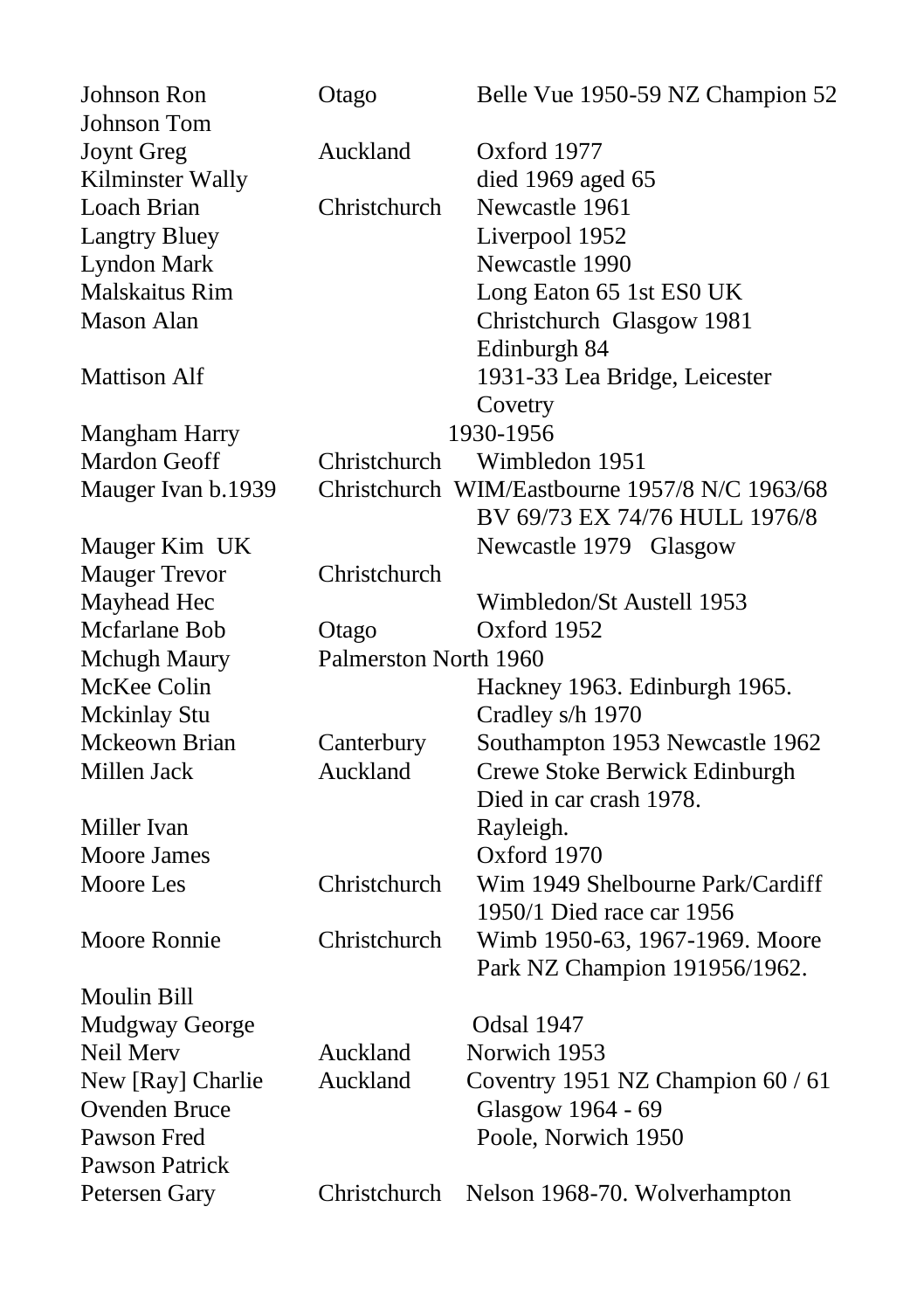| Penny Chris             |               |                                                                  |  |  |  |  |
|-------------------------|---------------|------------------------------------------------------------------|--|--|--|--|
| Ranby Reg               |               | Wembley 1930 Spain 1930                                          |  |  |  |  |
| <b>Redmond Trevor</b>   |               | Aldershot 1951 Glasgow 1964                                      |  |  |  |  |
| Ross Larry              | Chruistchurch | Wim. 1976 n/c 1978 Belle Vue                                     |  |  |  |  |
|                         |               | 1981-6 Brad 1986                                                 |  |  |  |  |
| Shirra Mitch            | Auckland      | Glasgow 1976 Cov 1978 Reading                                    |  |  |  |  |
|                         |               | 1982 Ips 1987                                                    |  |  |  |  |
| Shirra Tom              |               | Glasgow 1947                                                     |  |  |  |  |
| Shuter Frank b.1945     | Rotura        | Poole Exeter died USA RTA 2002                                   |  |  |  |  |
| Sillich Mick            |               | Coventry 1933                                                    |  |  |  |  |
|                         |               | Smith Graeme b.1946 Palmerston North Rayleigh Canterbury Hackney |  |  |  |  |
| Snowdon John            | Haweka        | 1978 Barrow                                                      |  |  |  |  |
| Spargo Bruce            |               | Weymouth 1977                                                    |  |  |  |  |
| <b>Stapleton Graeme</b> | Christchurch  | Wim. 1976. N/c 1978                                              |  |  |  |  |
| St. George Stewie       |               | 1928 Manchester, Cardiff 1930.                                   |  |  |  |  |
|                         |               | Leicester Super 1931                                             |  |  |  |  |
| <b>Stratton Spencer</b> |               | 1928 Nottingham 1930. Sheffield                                  |  |  |  |  |
|                         |               | died rta Uk 1938.                                                |  |  |  |  |
| <b>Subritzy Bruce</b>   |               | Belle Vue 1958 Liverpool 1961                                    |  |  |  |  |
| <b>Suckling Noel</b>    | Auckland      | Berwick 1977                                                     |  |  |  |  |
| <b>Thackwell Ray</b>    | Christchurch. | Wimbledon1951 St Austell                                         |  |  |  |  |
| Thomas Alby             |               | 1951 NZ UK Assoc.                                                |  |  |  |  |
| <b>Thatcher Bill</b>    |               | Plymouth 1952                                                    |  |  |  |  |
| <b>Thorpe Mark</b>      |               | Newcastle 1989-90                                                |  |  |  |  |
| Timmo Rick              |               | Oxford 1970                                                      |  |  |  |  |
| Timmo Spencer           |               | Mildenhall 1986                                                  |  |  |  |  |
| Wells Alf               | Auckland      | Edinburgh 62-65 Glasgow, Bradford                                |  |  |  |  |
| <b>Whittaker Dave</b>   |               | Exeter 1970                                                      |  |  |  |  |
| Wigg Bob                |               | Wolverhampton 1951                                               |  |  |  |  |
| Wright Roger            | Christchurch  | Rayleigh 68 Berwick. Workington                                  |  |  |  |  |
|                         |               |                                                                  |  |  |  |  |

#### **Rye House Files and Others**

**Mark Aspinall** has given the web site a massive boost with details of Rye House from 1981 onwards together with a pile of other data. This is a great addition and much appreciated. (More web news in the next edition)

# **Pioneer Handicap and other Comments**

**Graeme Frost** has sent the following: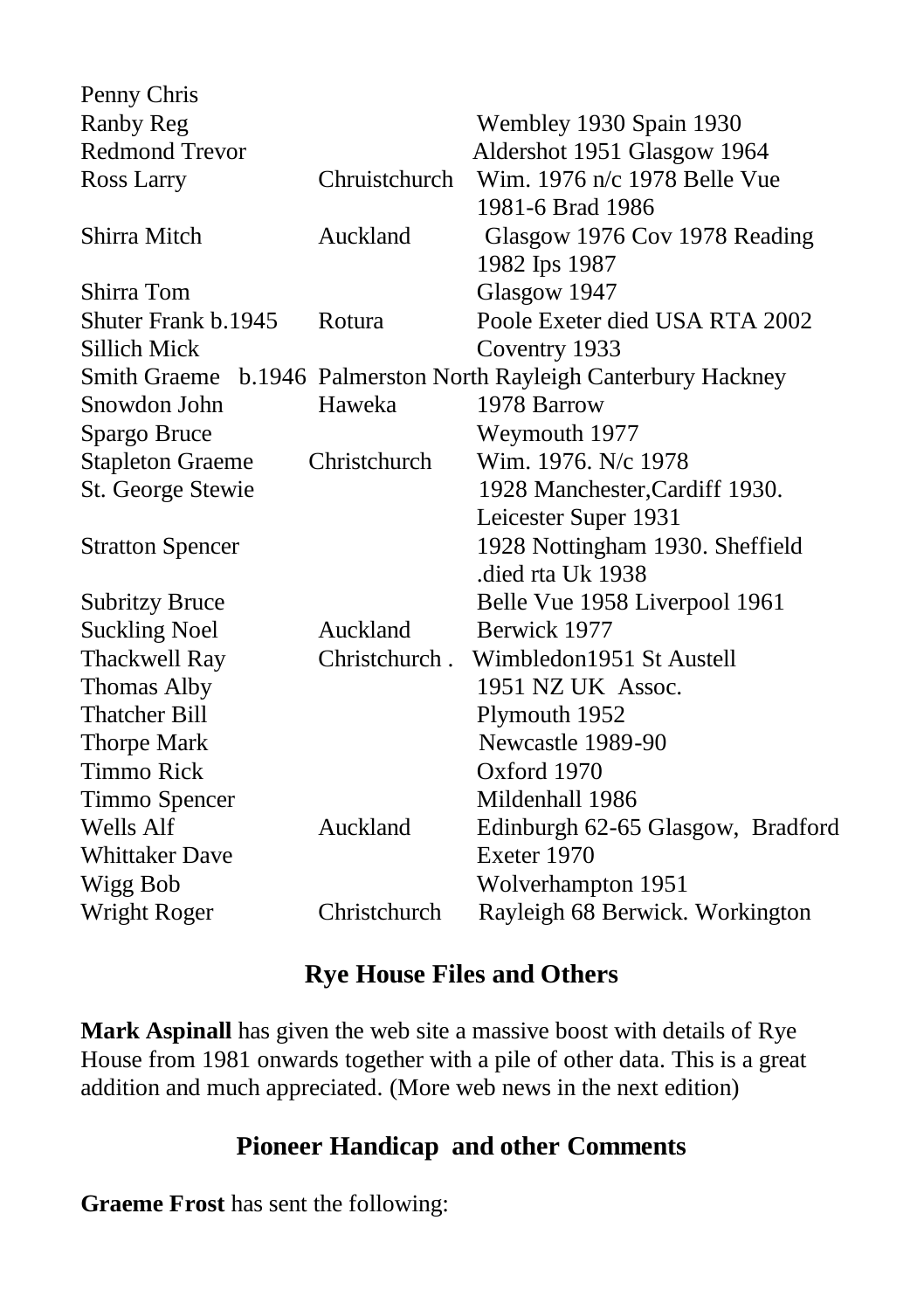Here is a copy of part of a story which appeared in the Adelaide Advertiser on Thursday 14 December 1933 which may be of some interest to Speedway Researcher readers. The Speedway Royale refers to the track at the Wayville Showground in Adelaide.

# **FASTER HARD TRACK**

A meeting of the directors of Adelaide Speedways Ltd., the promoters of the Speedway Royale, and the international riders, Bill Kitchen, Max Grosskreutz, Dick Case, Jack Chapman, and Arnold Hansen, was held on Monday and the latest ideas in English and Continental speedway matters were discussed. Many recommendations by the riders will be tried by the promoters.

It was suggested that six riders start in a handicap heat, but as there are not enough available riders this proposal was dropped. Last year was the first occasion that four riders competed in each heat of a flying start event, although visiting riders were satisfied many years ago that the track would hold this number.

Distance Handicaps

The suggestion to handicap the riders by distance instead of time has been adopted, and for the first time in this State this new system will be practised at the Speedway Royale on Saturday night. Handicap men will receive their respective number of yards start on the scratch man, and on the word "Go" the four men will be pushed off intsead of starting singly at so many seconds interval.

The surface on the Adelaide track is also found to be much heavier than the present surfacing of English speedways and the latest designed dirt track machines are built for the light tracks. On Saturday night the track will be rolled hard and only lightly loosened on the surface, and according to the internationals, this will be responsible for faster times and better riding. Kitchen's Style

Much comment was made concerning Bill Kitchen's manner of placing his leg in front of him when entering a corner instead of trailing it, but, according to Case and Grosskreutz, this style of riding on the English tracks is safer than the dragging style. Kitchen had one lap of the track before he entered for his first race, but he iminediately rode convincingly as though he knew the track as well as the local riders. This was Kitchen's first appearance on a big banked track and his first ride since the last English season, and on Saturday night he should appear even more prominently.

Also interesting that "There will be no meeting on December 23, and arrangements are being made to take the remaining visiting riders for a kangaroo shoot." Although the handicaps changed from times to distance, at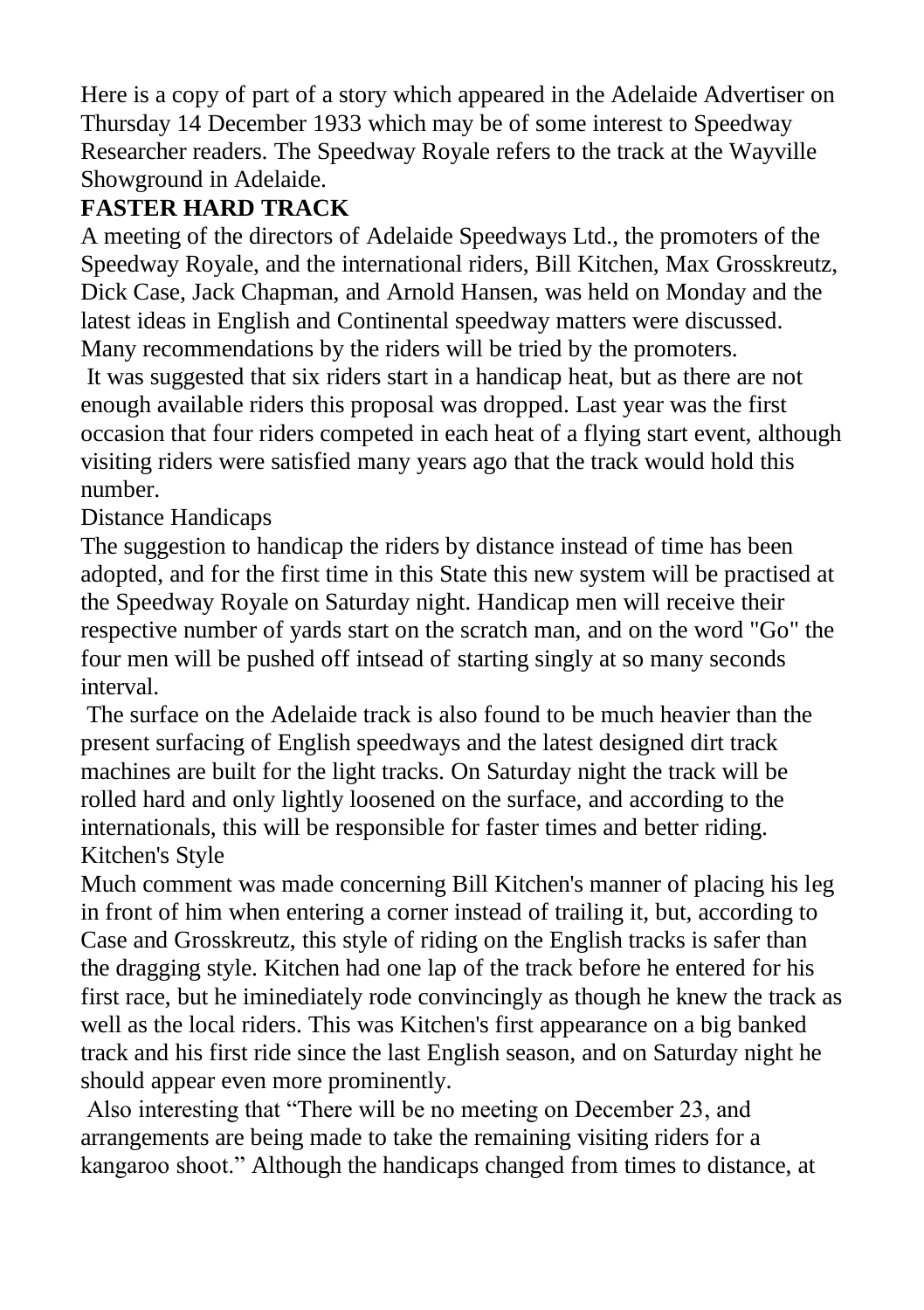this stage they still had the top rider on scratch with the others on so many yards head start. See handicaps below:

Riders and handicaps for Saturday night's meting are:-

Solo.-Arnold Hansen, scratch: Jack Chapman, 10 yds., Dick Case, 15 yds.: Max Grosskruetz and Bill Kitchen, 18 yds.; Les Fredricks, 33 yds.; J. Brown. 40 yds.; Laurie Packer, 45 yds.; J. Frearson, 82 yds.; Ern Muehlberg, 93 yds.; W. Bailey, 141 yds.; E. Williams. 210 yds.; S. R. Lang, J. West and W. Knight, 240 yds. Sidecar.-Bruce Rehn, scr.; Don Parker, 45 yds.

# **A Look at Corfe Mullen Speedway**

(There is a fine dividing line between speedways / dirt tracks and grass track venues which are used on a regular basis. In view of this and the interesting contents the Editors are pleased to publish **Pete Ross'** article on this south coast venue. The article also gives an insight into how Pete has gone about his research which is valuable advice on how to do this. The article is being published a wee bit late but we hope Pete will forgive us for this. **Editors**) A few years ago I came across a short article in a Speedway magazine dating from 1956. It highlighted the pre-war boom in short circuit motorcycle racing on both Dirt Track and on the Grass, and among the tracks mentioned in article was Corfe Mullen Speedway. After some research at Poole local history unit, at the archive of the local Evening Echo Newspapers and a plea for information in various local Magazines, I discovered that yes, there was indeed a Corfe Mullen Speedway. So, over the last couple of years I have spoken to many local people who either visited the track or new riders that raced at what was a Grass Speedway circuit. What was particularly interesting is the number of riders who were involved at that time or later raced on Dirt Track Speedway. As 2007 was the seventieth anniversary of the opening meeting at Corfe Mullen I could not let this occasion go un-noticed.

Once famously reported as the largest village in England, Corfe Mullen is situated in South Dorset approximately four miles from Poole and two miles from Wimbourne Minster. It is a scattered village with its furthest boundaries some two miles apart. In 1937 it was made up largely of farmland, groups of cottages and the usual pubs and churches. An ideal location for, the then, noisy sport of Motor Cycle Racing.

Ringwood Motor Cycle Club, formed in 1927, as part of the reforms in motorcycle sport brought in by the Auto Cycle Union (ACU) which was trying to ban all speed events from public roads.

The club promoted its first Grass Track event in April 1928 at The Mount circuit on the outskirts of Ringwood in Hampshire. Up until the mid 1930s the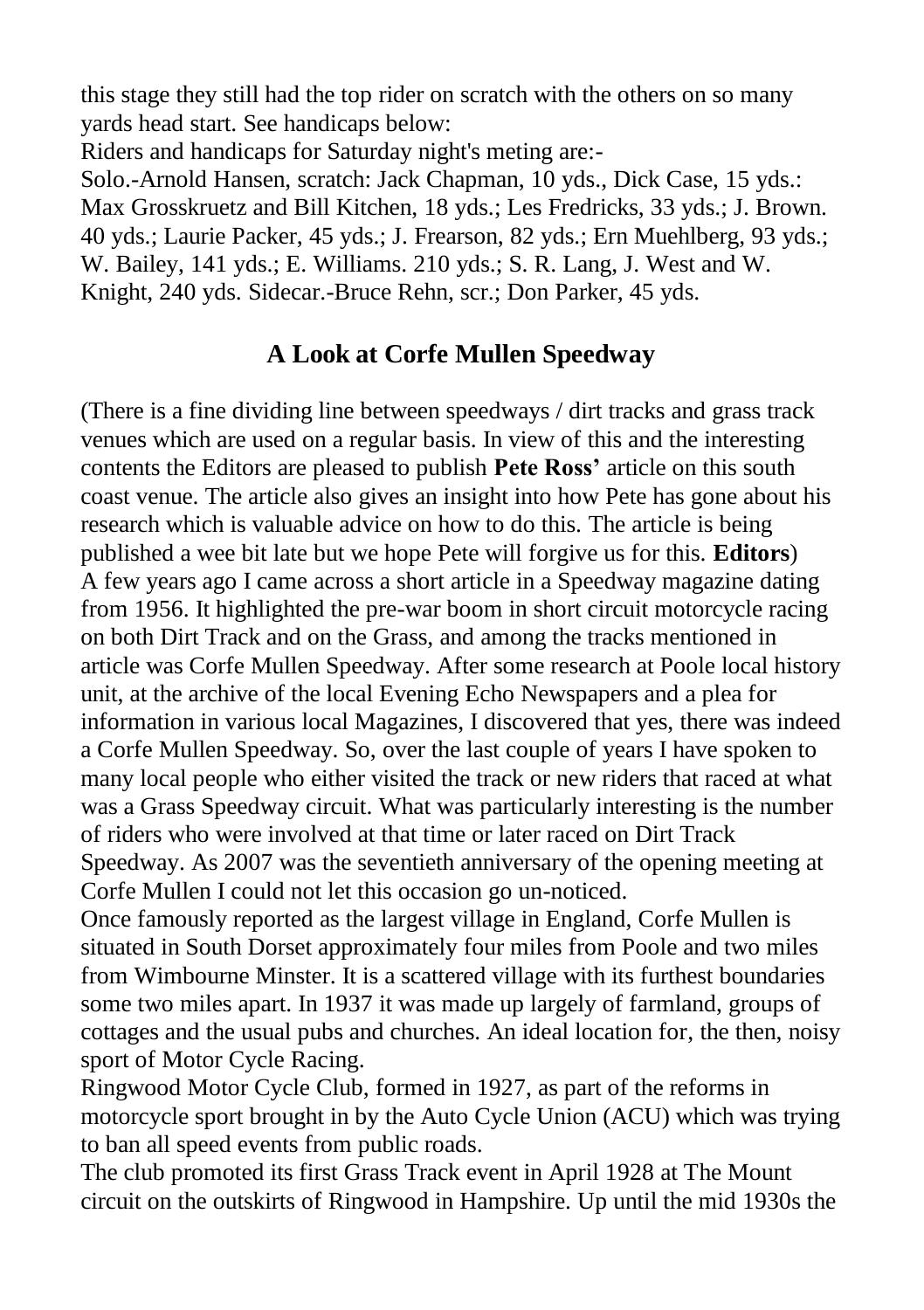ACU always allocated the three Bank Holiday Mondays to the club, however, in 1937, these prestigious dates had to be shared out with Cannfield Speedway and Salisbury Speedway. The reason these dates were so precious was the small but very prominent Lord's Day Observance Society which objected to all Sunday events. The club went looking for a more out of town venue hoping a rural location close to Poole and Bournemouth would stop the complaints of Sunday racing. Home Farm at Corfe Mullen, owned by the family of club rider Bob Atkins, was offered to the club and the first meeting took place on 8 August 1937.

The track was an oval course of approximately 500 yards per lap. It was set lengthways on a gentle slope, a very fast track due to one straight running down hill. Spectators paying an extra shilling (£0.05p.) could park at the trackside. The main event for the first meeting was a team event between Ringwood and Swindon, the visitors running out winners 29 to Ringwood's 25. To conclude the afternoon's racing the usual scratch races were run. The riders featuring on the day included riders who would turn out for the Pirates such as Charlie Hayden, Bingley Cree and Frank Holcombe. The Swindon team featured Roger Wise who is probably better known as a post war Bristol team man.

Southern Speedway Magazine's reporter noted in his match review on the meeting "heat four got away to a good start with Ernie Rickman exploiting dirt track practices to perfection jumping into first place and proceeding to show how the corners should be taken."

The second and last meeting at Corfe Mullen for 1937 was another team meeting on 5 September between Ringwood and Cannfield Speedway (Shaftesbury, Dorset). Bernard (Bronco) Slade riding for Cannfield, broke the track record twice during the match finishing up with a record at 1 minute 58.0 seconds for four laps. It is interesting to note that Bronco was brought in as a late replacement for the non-arriving West Ham Dirt Track star Lloyd Goffe. Starring yet again for Ringwood was Charlie Hayden, who was only beaten by Bronco Slade, while Bingley Cree again turned out for Ringwood. Ringwood also featured Gerald Selby who would go on to be Machine Examiner at Poole in the 1950s.

During the open scratch races club rider C. Parker's machine literally blew to pieces as he crossed the finishing line. His machine showered spectators with fragments of pistons, flywheels and connecting rods. Luckily no one suffered injury and the younger members of the crowd helped the rider retrieve any usable parts.

Several thousand people watched the meeting. Fans flocking to the meeting flooded the roads from Poole and the surrounding towns. This caused a great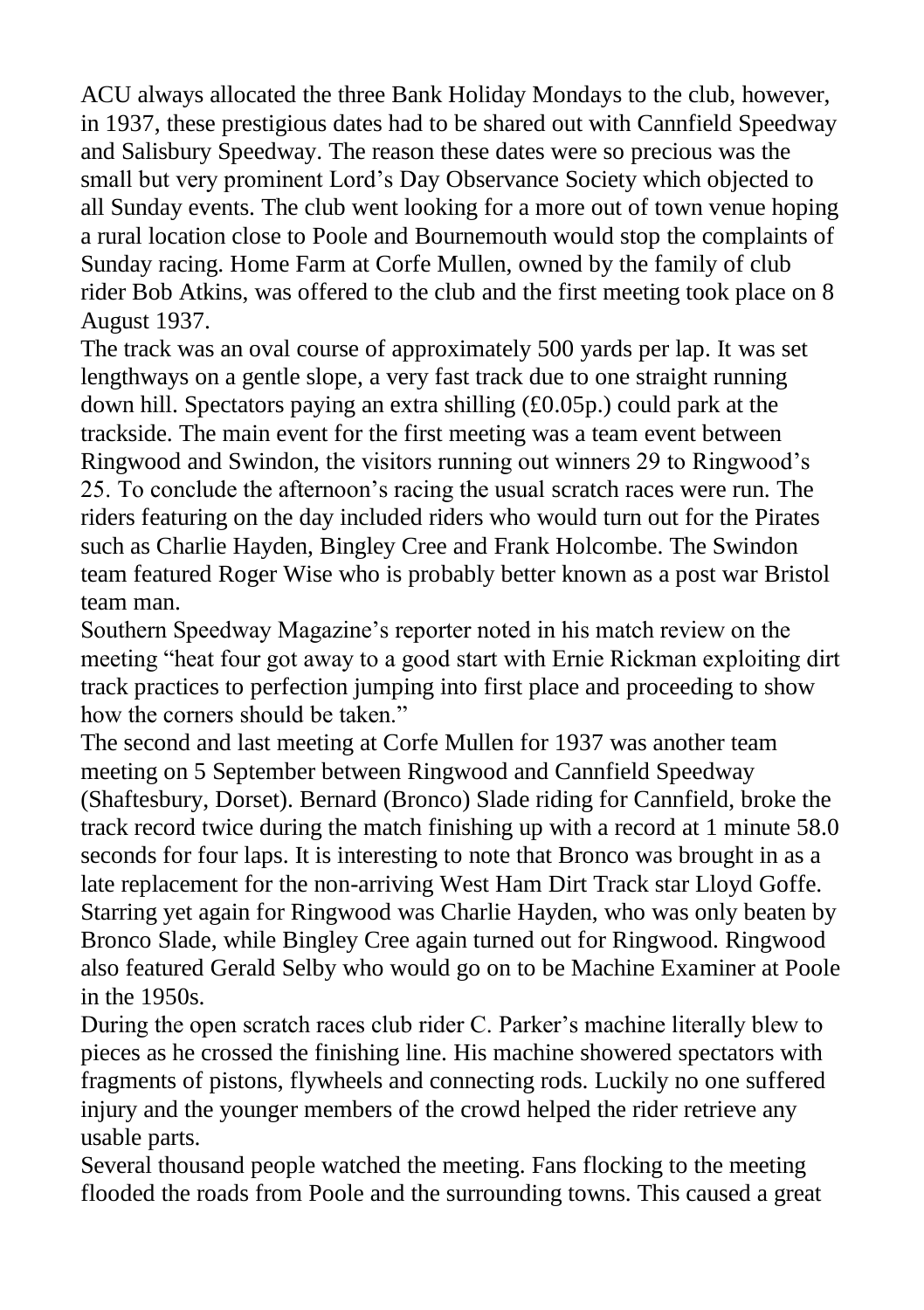deal of annoyance to the locals and was to be a problem which was to raise its head in 1938.

The 1938 season opened on 22 May with a visit from high flying Lincolnshire club Holbeach (Bell End Speedway). The visitors were sporting bright red painted machinery and they dominated proceedings running out easy winners with 60 points to Ringwood's 48. The stars of the home side were the Hayden brothers as Herby joined brother Charlie in the Ringwood side. Herby would later become involved in the management side of Poole Pirates.

Ted English, George Mills and Roy Duke all scored heavily for the visitors while the scratch races featured Jock Pope and Bingley Cree.

The meeting, attracting several thousand people, witnesses a demonstration by local residents complaining about the thousand or so cars and motorcycles which blocked up the local roads and the loud speakers which were audible some half a mile away from the track. A petition with 280 signatures was handed to the organisers and an official complaint was sent to the Parish Council.

The Parish Council reacted by considering the complaints and, following a 7 – 2 vote, they took a complaint to Dorset County Council for attention. The organising club responded by agreeing to re-direct the traffic away from the problem lanes and agreeing to limiting the number of loud speaker announcements.

To add to the club's woes all the sidecar riders went on strike prior to the racing in a bid to secure equal payment with the solo riders. Fortunately the ACU steward, George Allen, called all the riders to a pits meeting between the riders and the promoters. A deal was struck and the racing went ahead. However, a report sent to the ACU by the steward resulted in a £1.00 fine for each of the striking riders.

Racing returned to Corfe Mullen on 26 June with a team match, Dorset v Hampshire which was won by the  $35 - 19$  by the Dorset men. Three thousand were treated to a fine afternoon's racing on a dry and dusty track. Poole garage owner, Jack Leonard was top scorer for Dorset with a 9 point maximum. He had able support from Bingley Cree and Tommy Crutcher. The latter went on to race for Exeter Falcons in 1947 and was one of the promoting team who introduced speedway in 1948. Sadly Tommy, father of the Poole, Wembley and Southampton rider Brian, was killed in a motoring accident during the winter of 1947 / 48. The Hayden brothers and Frank Holcombe were in the Hampshire side while Alan Chambers had to retire from the meeting after a crash early on in the meeting.

Sidecar races followed the main event. In the second heat a coming together of Brian Ducker and Archie Appleby saw a spectacular double somersault by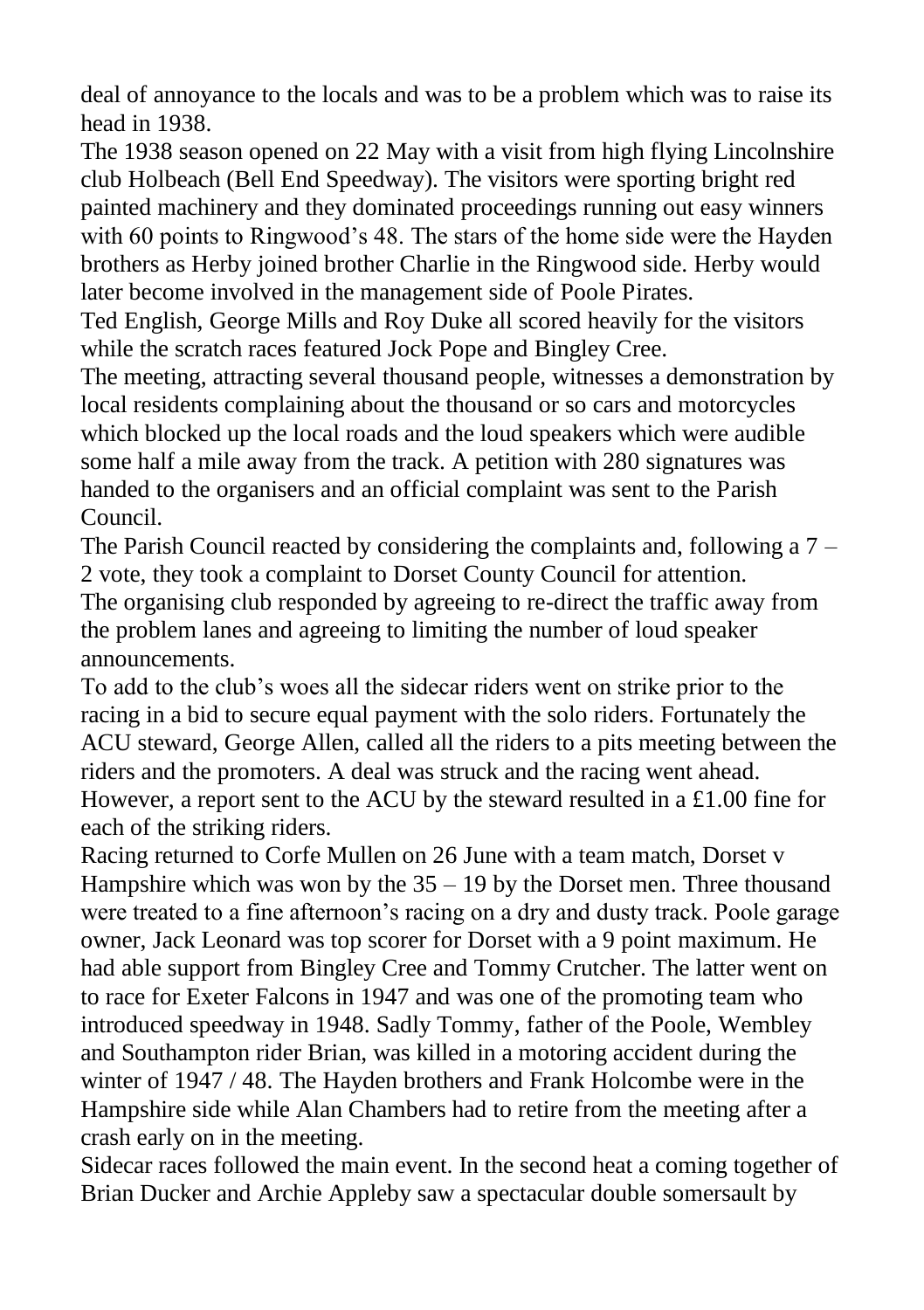Appleby who was unlucky to be felled by the wayward machine. Thankfully Archie was able to be discharged from the Poole hospital later in the day. On more light-hearted note the Lord's Day Observance Society turned up at the gate of the field with a loud speaker and proceeded to decry the blasphemous motorcycle racers. However, the Society's spokesman had to depart with a red face as he heard the club's loudspeakers announce the results which featured one Gerald Selby who was his nephew. Exit the Society spokesman, much to the amusement of the crowd who had turned out to enjoy the bike racing.

The meeting programmed for August was abandoned a short way into the proceedings. Two of the Cannfield team, Lloyd Goffe and Stan Lanfear, failed to turn up. The two thousand brave souls who turned up were greeted by a light shower which delayed the start of the meeting by twenty minutes to allow track preparation work. A few races were staged including one which saw a competitor run over the PA equipment. Needless the mishap to the PA caused another delay to allow repairs.

Charlie Hayden won the only main event staged before the heavens opened and the meeting was brought to a halt. To Be Continued.

# **Top Ten – Another View**

**Bob Ballard**, from Somerset has given some thought to John Hyam's list and has written to us.

It was interesting to read John Hyam's pre-war top ten based on British form between 1930 and 1939. Having had the privilege of seeing five of the riders in the list – Wilbur Lamoreaux, Eric Langton, Jack Parker, Vic Duggan and Lionel Van Praag, I would have to change some of the names on John's list. I would agree with the first six but would substitute Bill Kitchen for Vic Duggan at 7 based on the fact that Vic didn't start until 1937 in Sydney and came over here to England and rode for Hackney Wick and Bristol and then joined Wimbledon in 1939 where he had a very good season.

Whereas Bill Kitchen, beside being a league rider for Belle Vue from 1933 onwards, rode in all the home Test series from 1933 and 1939 plus the one Star Final in 1935 plus qualifying for all three World Finals between 1937 and 1939.

I would have to included Vic Huxley instead of Jack Ormston at 10 with Ginger Lees, Ron Johnson, Dicky Case and Arthur Atkinson all being close contenders for some of the lower places.

I realise comparing the respective merits of individual riders is always controversial whether in their own time span or in different decades. However,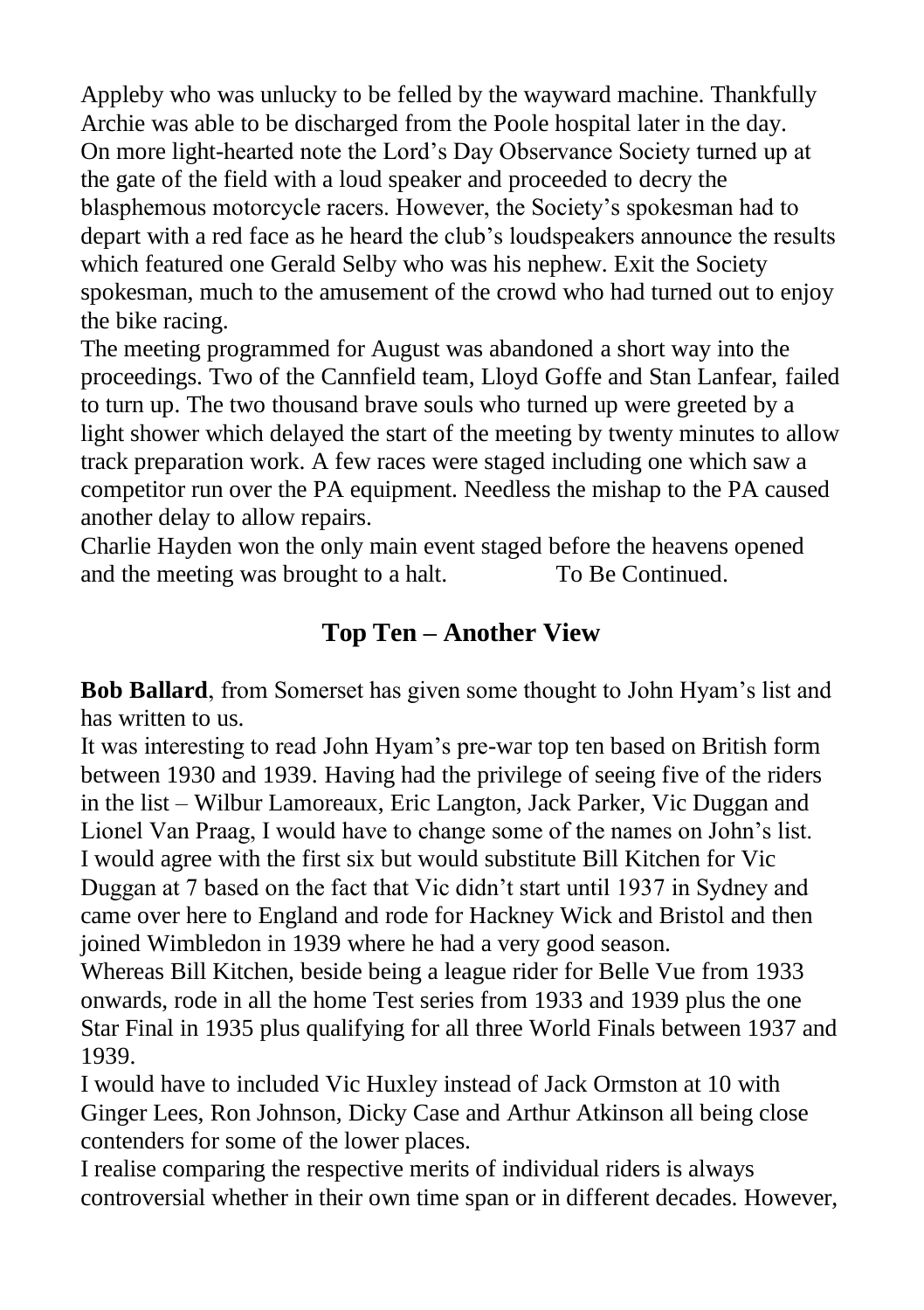I hope that this stimulates some debate in your columns and that some of your members will be able to supply the details of leading riders scores in the seasons 1930 – 1939 from the League table to back up their choice.

# **Does Speedway Get a Fair Share of the Cake?**

The good old Government gathers up our taxes and then share it out to many deserving causes. I feel sure that there are many such organisations out there but I wonder how much comes back to speedway.

It would be interesting to know how much is disbursed by organisations such as SportEngland, which appears to have given some help to the Cradley Heath cause, and the sister organisations in Scotland and Wales. As public bodies they should supply the information or make it available through the requirements of the Freedom of Information legislation which they must comply with.

These bodies appear pour many millions into the so-called amateur sports and the grass roots of so many sports which provide lucrative short term careers in the top flight such as football and rugby to name but a couple. Top flight amateur athletics also appears to be a gravy train for the best. (OK UK scored a pile of medals in China but lots on bikes and in boats to be fair.) In America it seems that funded university places can fall into the laps of promising sportsmen and women with loads of scholarships and the like. I have heard things are going this way in the UK but have nothing to back this up.

Speedway is viewed as a professional sport and this seems to be a blocker on money but, why should it? If money can be put into grass roots football and rugby etc which will give opportunities for the best to have a professional career, why should speedway not get similar help?

Maybe the sport should be looking to set up youth training schemes which will give youngsters a chance to compete in speedway at an amateur level which could provide a career path to professional sport. Are there lessons to be learned elsewhere? Can we draw on the Scandinavian approach? Even with this approach would there be stumbling blocks in finding tracks at locations across the country?

Returning to the funding area – maybe speedway should look back and recall at one time it was the victim of Entertainment Tax. What else was taxed? I haven't a clue to be honest but it strikes me things like ballet and opera may have been milked. Now – I'll bet that these two pastimes which are viewed as the preserve of the upper echelons rather than the Hoi Poloi (common people) (and salt of the earth they are), who follow speedway. I'd also like to bet that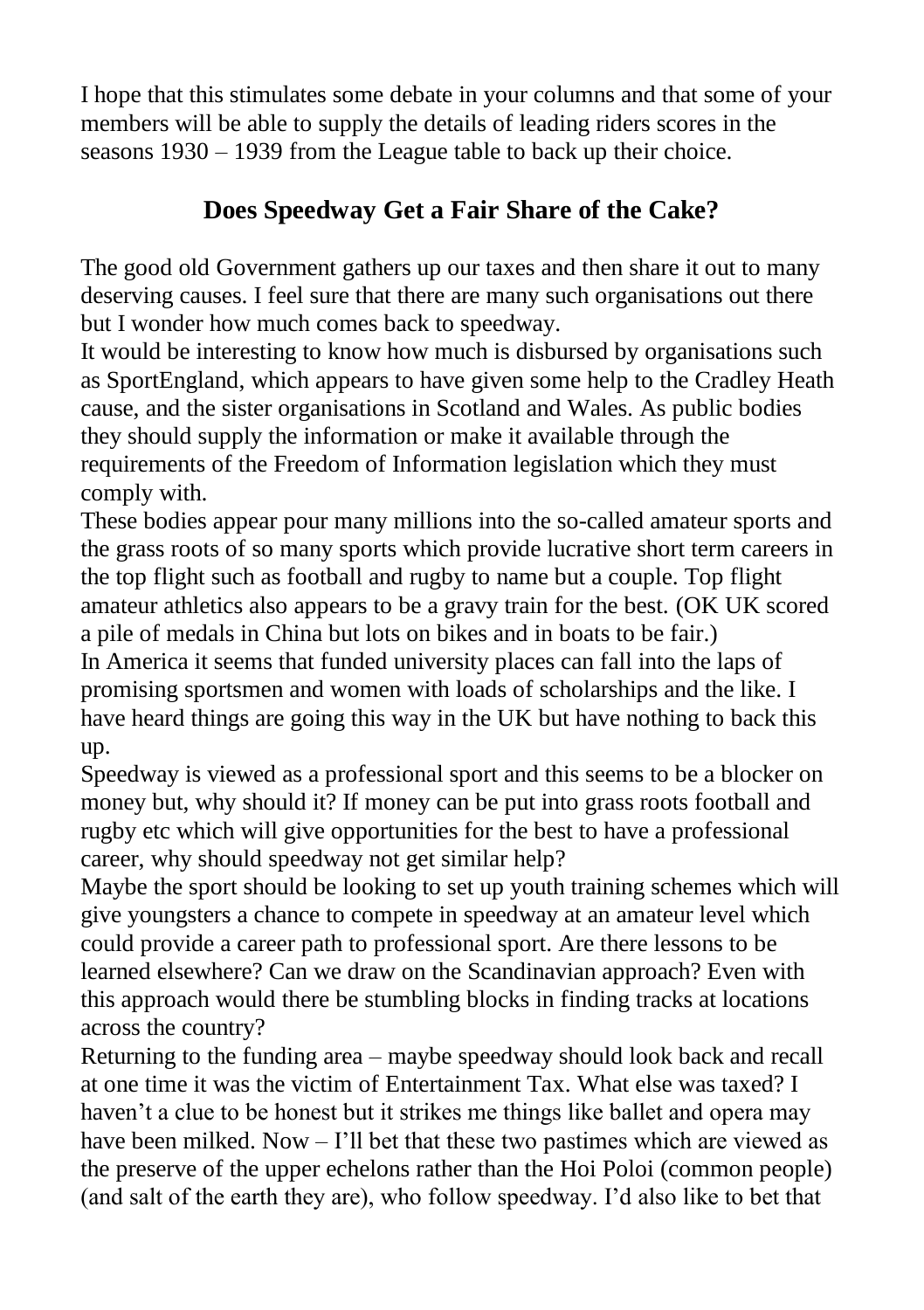there are millions pumped into these two, in relative terms, minority pastimes, to subsidise them. It would be interesting to know how much they get per paying member of the audience per performance to keep them afloat as the performers at the top level seem to command football star incomes. Looking at speedway as a sport or an entertainment it strikes me that we probably are getting slim pickings form the Government of the day. Any thoughts on this article out there? **Rodin's Statue**

#### **Warzone Speedway**

**Trevor Davies** has published his latest book which covers a previously unresearched area of speedway history and produced a very informative read packed with a host of photographs you are unlikely to have seen before. The bikes will look a bit odd as they were HM Government property dispatch riders for the use of machines which had various bits cobbled together to ensure they could be slid round the bends of the various tracks in all parts of the Middle East and North Africa and other places such as Italy and Germany. A few of the lads who raced them had been professional riders before the war and fair few of the Boys, who were out for a bit of fun on tracks which ranged from a strip carved out the desert to pukka stadiums, went on to become the new boys of the post war boom.

I was privileged to be invited to the launch at the REME Museum at Arborfield near Reading on Thursday  $26<sup>th</sup>$  June which had a nice touch of pomp and ceremony. I was delighted to have met guys like Geoff Bennett, Billy Bales, Jimmy Gleed, Ian Williams and Split Waterman who raced in the Services along with a few colleagues including Glynn Shailes, John Jarvis, Robert Bamford and Tony Lethbridge. The ration book Trevor issued was literally your meal ticket – a nice touch.

I can't finish without a special thanks to Jim Gregory and Tom Richardson for getting me to Reading and back from the outskirts of London.

Despite the lack of JAPs the book is an excellent record of these now dim and distant days. It sits well with the RAF Fliers book and, if we twist Trevor's tail, maybe he'll do a book on Navy guys. (I can offer Alan Hunt and (I think) Tony Lewis as two but do you know of any more?) WE can't Press Gang him but do give any names of riders who were in the Navy and associated services during the war when you order the book from Trevor Davies, 21 Gatton Way, Hucclecote, Gloucester, GL3 3DG Tel 01494 497684 or 497371 (Mon Fri) 01452 619793 weekends Email – warzonespeedways@tiscali.co.uk Review by **Jim Henry**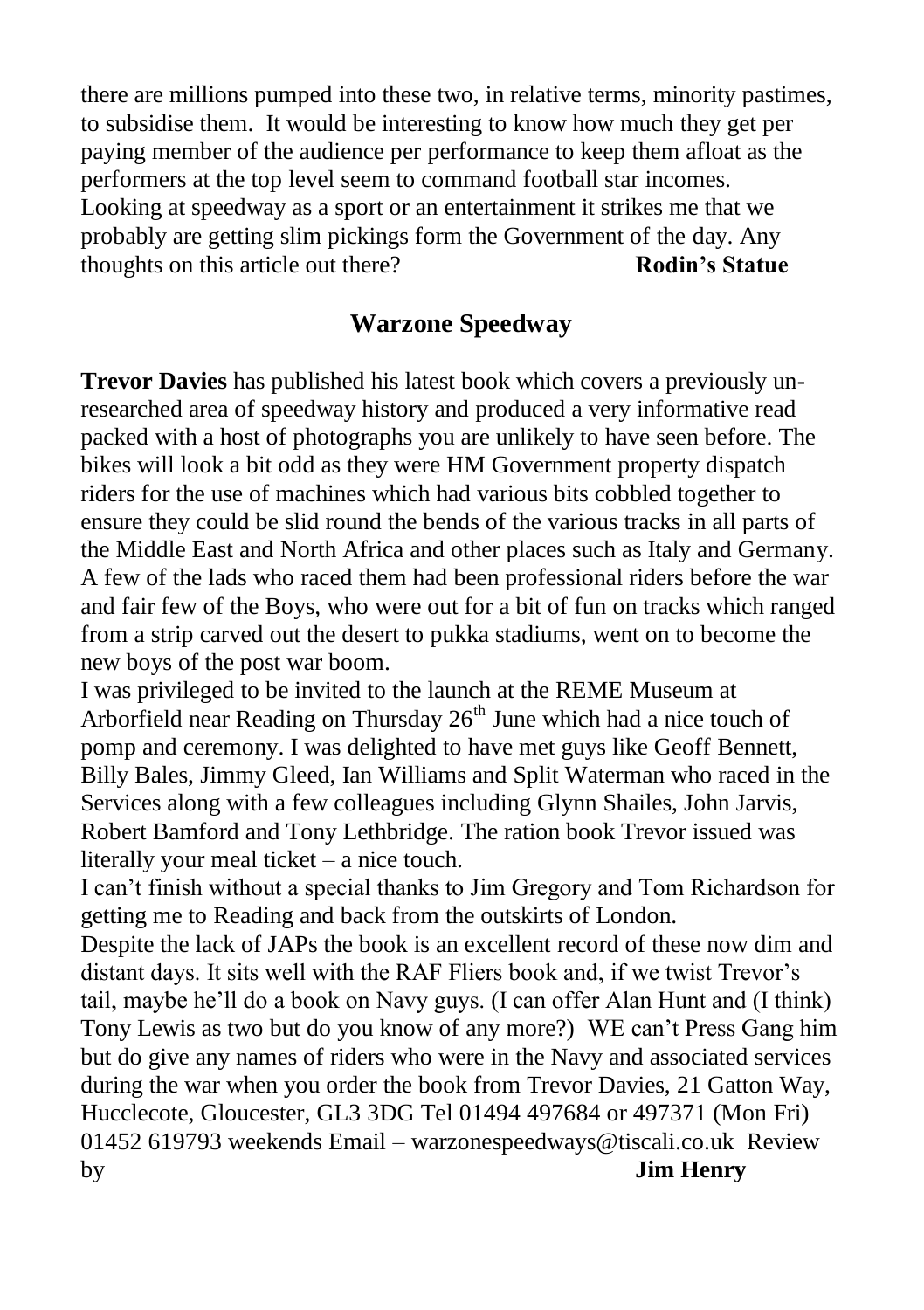# **It made how much at Auction?**

The answer is £37,600.00. What was it? Well the answer is a linocut print called "Speedway" by a lady called Sybil Andrews. **Bob Ballard** from Somerset sent in an item from his local freebie newspaper on the sale of the linocut prints at Lawrences Auctioneers at Crewkerne on 4<sup>th</sup> July 2008. We copied the information to **Peter Oakes** who did a bit of research of his own and came up with the following: a print of this [lino cut] (it was a limited edition of 60) actually sold for (£56,465) at Heffers auctioneers in Vancouver, Canada, in May this year – a record for this particular piece. It's one of three sold at Heffers over the last three years.

You can look at a copy of the masterpiece on to the web site – just follow the links. Or you may have seen a small version in a recent copy of the Speedway Star.

Bob asks if there are any other speedway paintings out there and mentions the soap advert from the pioneer days showing the lady on a speedway bike. He also wonders if there are other paintings gathering dust in attics or dusted regularly in art galleries anywhere. **Editors**

### **St Austell Speedway 1958 – 1963**

The full title of Jeremy Jackson's latest book published by  $J & S$  Publications includes "Plus The Sidecar Years" but I suspect it is the solo action that will be of interest to most of you. It was an interesting period in the life of this Cornish venue as Trevor Redmond kept faith with the Gulls fans for six years before calling it a day. The track featured non league action until 1962 when it became the second home of the ill-fated Neath Dragons before running the Gulls in the Provincial League of 1963. Hazy days indeed reflected in some of the slightly fuzzy photographs but that isn't a criticism as sometimes these give the mood of the era before the state of the art Single Lens Reflex and now digital cameras have made photography easy for everyone.

The sidecars look nothing like the modern machines – big British twins with highish frames – (which I've been lucky enough to see in action at the BMF Rally at Peterborough) – and which still go like stink.

This professionally produced book adds to our stock of information about this far flung part of Britain and worth splashing out the specially reduced price of £5.00 + £1.50 P & P. Available form Jeremy at Glen Maye, 85, Park Way, Fairfield Park, St.Austell, PL25 4HR. See also [www.booksmotorcycling.org.uk](http://www.booksmotorcycling.org.uk/)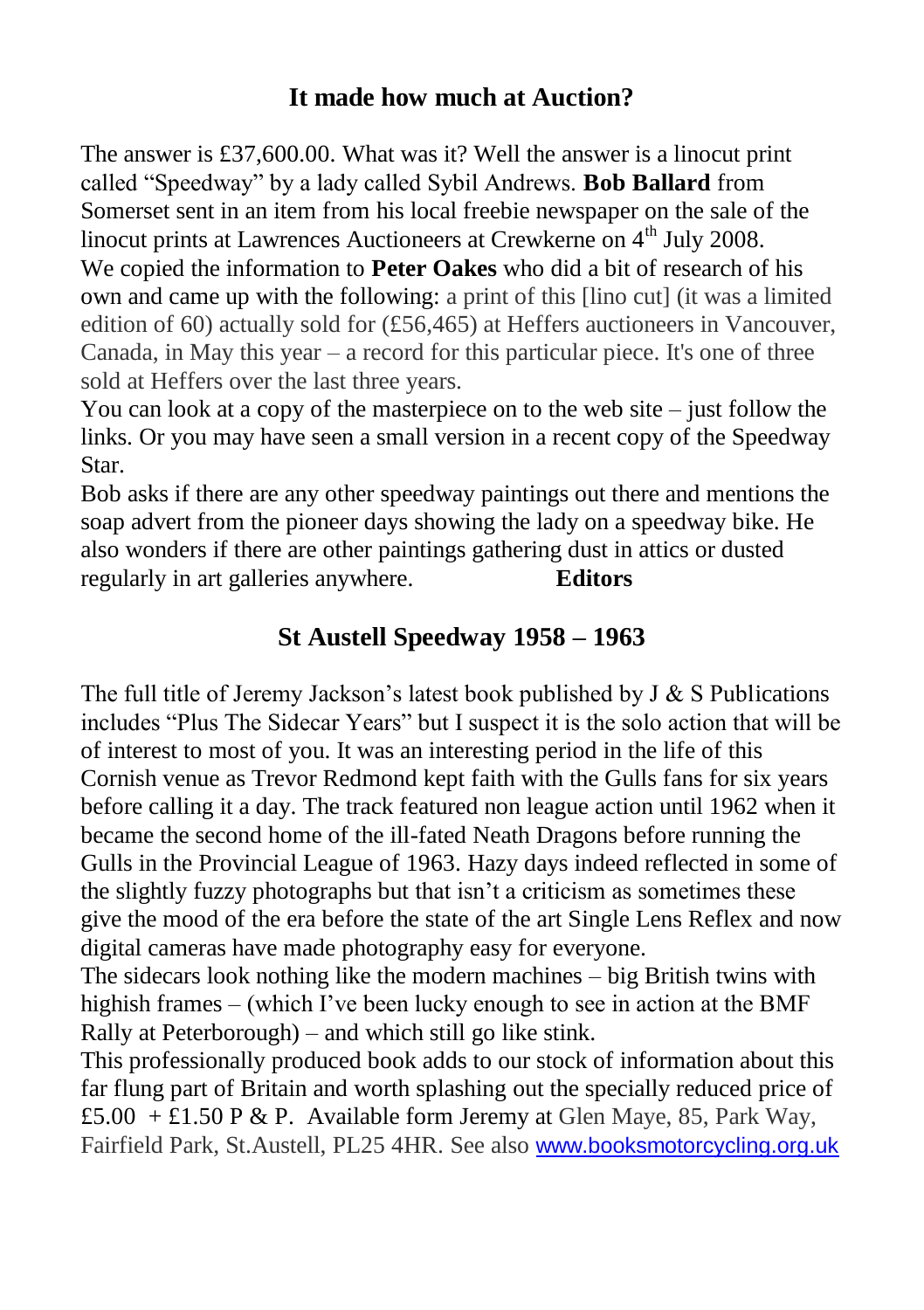# **The Complete A – Z of Post War British League Riders Part One – The 1940s**

**Matt Jackson** and **Hugh Vass** have been working away on their project for a while but, like a good malt, the time doesn't matter is the end product is something to savour. You can ask why they didn't go an extra mile and get everyone who started out their careers in this era but didn't make in a league or other official fixture but that would be nit picking to say the least. The only sad bit is that the vast wealth of information is only available on a CD and if you don't have a computer you will miss out on something special. The information is liberally sprinkled with good photographs of these men drawn from the huge archive belonging to John (Ian) Somerville and many of the photographs don't appear to have featured in publications before this. The  $A - Z$  gives an overall perspective of guys from this pioneer era and highlights how many raced on into the 1950s and, in some cases, beyond. Matt and Hugh's work clarifies the identity of a number of riders who raced under different names whether by intent or by error on the part of programme compliers or fans on the terracing.

Well done you two – and at £9.99 [(inc free P  $\&$  P) from V.M. Jackson, 11 Crescent Road, Sheffield, S7 1HJ.] this well worth acquiring – computer or no as I think you would get some help at your local library to view this bench mark work. I'm looking forward to the following volumes. Review by **Jim H**

### **An Apology**

We'll apologise now for not including much by way of your requests for information. We have received a fair amount of good articles and don't want to hold them back for too long a period. However, we set out to share information and we will make up for it in the next edition – promise. **Editors**

#### **Deadline for items for next edition is 31st October 2008 Web Master: Ron McNeil Contact at [info@speedwayresearcher.org.uk](mailto:info@speedwayresearcher.org.uk)**

**Jim Henry can be contacted at jjh1950@blueyonder.co.uk The Speedway Researcher is edited and published by: Graham Fraser Jim Henry 7b Bruce Street, 90 Greenend Gardens, Stirling, FK8 1PD Edinburgh, EH17 7QH 24 Tel : 01786 471992 Tel : 0131 664 7185**